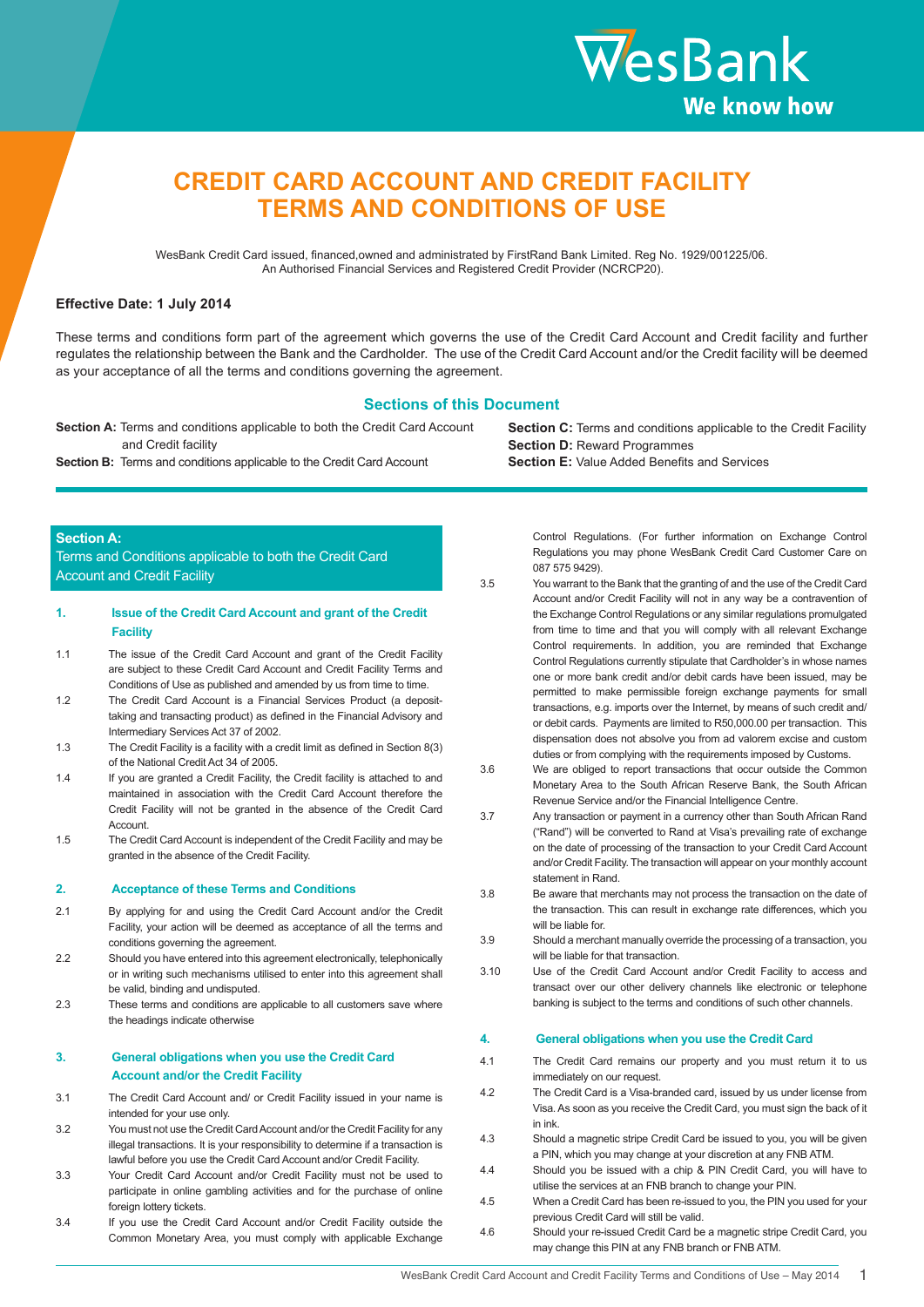- 4.7 Should your re-issued Credit Card be a chip & PIN card, you will have to utilise the services at an FNB branch to change your PIN.
- 4.8 You must keep the Credit Card safe and the PIN secret and separate from the Credit Card.
- 4.9 The Credit Card, Credit Card details and PIN will enable you to perform transactions at merchants, operate the Credit Card at ATM's and perform transactions via our access channels.
- 4.10 You must only use the Credit Card in the period stated on the front of the Credit Card, unless it is cancelled before the expiry date in terms of clause 14 below. After this period the Credit Card will be invalid.
- 4.11 When a Credit Card is used to buy goods or services from a merchant, you must sign a transaction voucher and/or apply your PIN, as required by the merchant.
- 4.12 You must sign a cash withdrawal voucher when using the Credit Card to draw cash other than from an ATM.
- 4.13 If the transaction takes place by mail order, telephone order or other access channels you will be asked for certain Credit Card related information before you may use these channels to transact.
- 4.14 You may transact at merchants who accept Visa or Visa Electron branded Credit Cards (as applicable depending on your Credit Card type) and we will subsequently debit your Credit Card Account and/or Credit Facility. You are liable to repay us for all monies debited to your Credit Facility.
- 4.15 You may, at the discretion of the merchants, use the Credit Card for fuel and fuel-related purchases.
- 4.16 The Visa Electron Credit Card is for electronic use only which means that it can be used at an electronic point of sale device or at an ATM.

### **5. Petro Card**

- 5.1 You may use the Petro Card at selected merchants to buy fuel and fuelrelated products (including petrol, diesel, oil, additives and lubricants) and motor vehicle spares, parts and accessories.
- 5.2 You may also use the Petro Card to pay for motor vehicle repairs, vehicle maintenance services and toll fees.
- 5.3 You may only use the Petro Card in the Common Monetary Area.
- 5.4 You may link the Petro Card to your Credit Card Account and/or Credit Facility or you may have a separate Standalone Petro Card Account and/ or Standalone Petro Credit Facility in your name.

### **6. General information**

- 6.1 We will not be liable if a merchant refuses to accept the Credit Card or honour a transaction.
- 6.2 It is our decision to authorise a transaction. We will not be liable if we do not authorise a transaction.

### **7. Unauthorised use of the Credit Card, Credit Card Account and Credit Facility**

- 7.1 You must take all reasonable steps to prevent any unauthorised use of the Credit Card and/or Credit Facility and/or PIN details and/or Credit Card **Account**
- 7.2 In the event of your Credit Card being stolen, lost or retained by the ATM and where your Credit Card details or your PIN have been compromised, you must notify WesBank Credit Card immediately by calling 0800 110 132 / 087 575 9429.
- 7.3 Provided you were not negligent in safeguarding the Credit Card or in reporting the Credit Card lost or stolen, you will not be liable for unauthorised and fraudulent transactions that occur on the Credit Card as a result of the loss or theft, except for PIN-based transactions.
- 7.4 Lost Card Protection ("LCP") is provided to you at no additional cost. LCP will protect you against unauthorised and fraudulent use of the Credit Card. This excludes PIN-based transactions, if the Credit Card is lost or stolen.
- 7.5 If you are negligent in reporting the Credit Card lost or stolen or in safeguarding the Credit Card or Credit Card details, you will not be covered for LCP and will be responsible for all unauthorised and fraudulent use of the Credit Card.
- 7.6 Any delay in reporting the Credit Card lost or stolen will be regarded as negligence and you will have to prove to us that you were not negligent.
- 7.7 Any unauthorised transaction made by using the Credit Card and PIN solely with the PIN functionality or non-swiping Credit Card transactions, will not be covered by us and will be your sole responsibility.
- **7.8 You indemnify FRB and accept full liability for all specific and related losses as a result of any fraudulent activity in the event that you refuse or decline a request by FRB to have a Credit Card cancelled and re-issued for whatever reason at FRB's sole discretion.**

### **8. System malfunctions**

8.1 We are not liable for any direct or indirect loss suffered by you arising from any malfunction, failure or delay in any ATM, electronic point of sale device, access channel or shared networks.

### **9. Authority to debit your Credit Card Account and/or Credit Facility**

- 9.1 Each time you use the Credit Card or the Credit Card details to access your Credit Card Account and/or your Credit Facility to transact, we will debit your Account and/or Credit Facility with the amount of the purchase, cash withdrawal or transfer(s).
- 9.2 You must repay us for all payments that we have made or will make to a merchant for any debit transaction which has been processed to your Credit Facility.
- 9.3 All payments we or you have made to a merchant for any transaction are final and irreversible, unless a reversal is allowed by the Visa rules and regulations as published by Visa from time to time.
- 9.4 A dispute between you and any merchant will not affect our right to debit your Credit Card Account and/or Credit Facility and receive payment (if applicable).
- 9.5 All debits are processed in Johannesburg.

### **10. Additional Credit Cards**

- 10.1 Additional Credit Cards linked to your Credit Card Account and/or Credit Facility may be issued to people you have chosen to receive a Credit Card. Credit Cards are issued in their names. These people are referred to as additional credit cardholder's.
- 10.2 The issue of additional Credit Cards will not change the credit limit on your Credit Facility.
- 10.3 It is your responsibility to ensure that additional credit cardholder's comply with the terms of this agreement.
- 10.4 You must ensure that you and any additional credit cardholder's do not exceed your credit limit on the Credit Facility.
- 10.5 Transactions made by additional credit cardholder's using the additional Credit Card, interest, fees and charges relating to the additional Credit Card, will be debited to your Credit Card Account and/or Credit Facility.
- 10.6 You will be liable for all amounts owed to us derived from the use of the additional Credit Card. This means that we will recover from you the full amount owed to us on the Credit Facility.
- 10.7 You may only end the additional credit cardholder's right to use the Credit Card if you tell us in writing that you wish to do so and you must ensure that the additional Credit Card is destroyed. When destroying the additional Credit Card, you must cut through the magnetic stripe and Credit Card number so that the Credit Card cannot be used again. Should you fail to destroy the Credit Card you will be liable for any transactions on your Credit Card Account and /or Credit Facility after the notification of termination of this additional Credit Card.

### **11. Statements, Payments and Deposits**

#### **11.1 Account Statements**

- 11.1.1 We will send you a monthly combined Credit Card Account and/or Credit Facility statement (monthly account statement).
- 11.1.2 Your monthly account statement will show your transactions for the month, advise you of any deposits you have made, all amounts charged to your Credit Card Account and/ or Credit Facility since your previous monthly account statement, the total amount payable (if any), which is the full outstanding amount which you owe us, the minimum monthly amount payable and due to us (if any), and the due date by which you must pay this amount.
- 11.1.3 The full outstanding amount on the Credit Facility is due and payable monthly, but you may defer payment by paying the minimum monthly amount that is stipulated in the monthly account statement.
- 11.1.4 Should you have a dispute in respect of the monthly account statement, you must advise us in writing within thirty (30) days of the statement date. Unless you let us know in writing that there is an error on the monthly account statement, the statement sent to you will be final and binding.
- 11.1.5 Should you not receive your monthly account statement, you must bring this to the attention of WesBank Credit Card Division, failing which we will regard it as being received.
- 11.1.6 On the Credit Facility, interest will accrue in the normal course on the transaction amount unless it is established that it was correctly disputed.
- 11.1.7 When this agreement ends, you will no longer receive your monthly account statement.
- 11.1.8 A certificate signed by any authorised employee of the Bank (whose appointment or authority it shall not be necessary to prove) shall constitute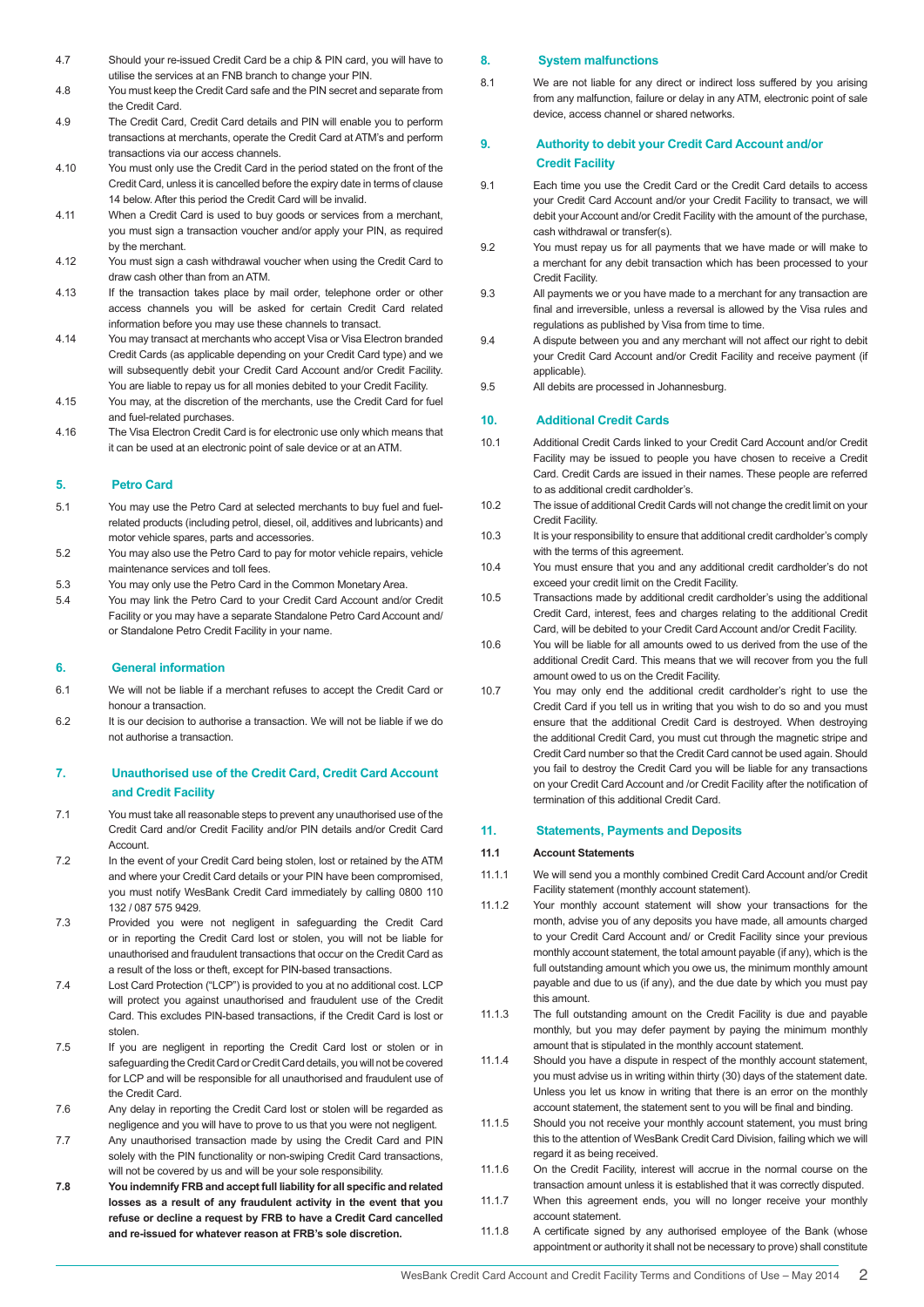prima facie evidence of the outstanding balance owing and/or due and payable by you to the Bank and/or the rate of interest payable by you and/ or any other amount owing and/or due and payable by you to the Bank in terms hereof and/or any other matter arising from or related to your Credit **Facility** 

### **11.2 Payments and deposits**

- 11.2.1 You can pay the full outstanding amount on the Credit Facility on or before the due date shown on the monthly account statement. Alternatively, you may defer payment of the full amount outstanding over an extended period, but you must pay at least the minimum monthly amount by the due date shown on the monthly account statement.
- 11.2.2 You must expressly instruct us if payments made into your straight facility are intended to be allocated to the budget facility.
- 11.2.3 Your payment or deposit may not reach us on the same day as you make it, due to possible delays and the time it takes to be processed. We consider your payment or deposit to have gone through only once we receive the funds at WesBank Credit Card's Division in Johannesburg and the funds are reflecting as a credit on your Credit Card Account and/ or Credit Facility, as evidenced by our systems. Please allow for this when making your payment.
- 11.2.4 If a payment is sent to us by post, we will only credit your Credit Card Account and/or Credit Facility when we receive the funds at WesBank Credit Card's Division in Johannesburg. The risk of the postal payment being intercepted lost or stolen while in transit to us remains your risk until the payment is received at WesBank Credit Card's Division in Johannesburg.
- 11.2.5 If a cheque is deposited into your Credit Card Account and/or Credit Facility, the proceeds of the cheque will only be available as cash when the drawer's bank has honoured the cheque irrespective of the cheque clearance period. If the cheque proceeds are made available on your Credit Card Account and/or Credit Facility prior to the cheque being honoured, we are entitled to debit your Credit Card Account and/or Credit Facility with the amount of the cheque proceeds and any associated interest if the cheque is subsequently dishonoured by the drawer's bank for whatever reason.
- 11.2.6 You may cancel or settle your Credit Facility at any time, by paying the amount you owe there under, with or without giving advance notice to us. You are obliged to ensure payment of (a) the unpaid balance of your Credit Facility; (b) the unpaid interest charges; and (c) all other fees and charges that may be due.
- 11.2.7 All payments we receive on the Credit Facility will be credited as applicable, first to interest, then to expenses incurred by us in collecting any amount you owe us, then to charges and fees, and lastly to the due and payable transaction amounts.
- 11.2.8 Should your Credit Facility be in arrears for 30 (thirty) days or more, you are not allowed to transact on your Credit Facility. You may still transact on the Credit Card Account.
- 11.2.9 You must always use your account number as a reference when making a payment or deposit into your Credit Card Account and/or Credit Facility. Your payment will be considered to be received as per clause 11.2.3 above.

#### **12. Charges and fees**

- 12.1 A Credit Card Account Fee will be charged for the administration and maintenance of your Credit Card Account.
- 12.2 A Credit Facility Fee will be charged for the administration and maintenance of your Credit Facility.
- 12.3 If you are granted a Credit Facility in addition to your Credit Card Account a separate Credit Facility Fee will be charged over and above the Credit Card Account Fee for the Credit Card Account.
- 12.4 Apart from the credit related charges to your Credit Facility, your Credit Card Account will be debited for non-credit related charges.
- 12.5 You may get a copy of our pricing guide by contacting our WesBank Credit Card Division, or on our website, www.wesbank.co.za.
- 12.6 Fees and charges are reviewed annually or at any time at our discretion in which event you will be given a 30 (thirty) business days notice before the change is effected.
- 12.7 Once debited to your Credit Card Account and/or Credit Facility, fees and charges are non-refundable and will not be reversed.
- 12.8 Charge-backs will only be allowed if it is done in accordance with the Visa Rules and Regulations as published from time to time.
- 12.9 You shall not be entitled to defer payment or refuse to make payment of any amounts payable by you in respect of your Credit Card Account and/ or Credit Facility, on the basis that you have a claim or query regarding any of the services provided for in this agreement.
- 12.10 If your Credit Facility goes into arrears, you will be liable for all legal fees and expenses, on the attorney and client scale, including collection commission and tracing fees.
- 12.11 If your Credit Card Account is overdrawn, you will be liable for all legal fees and expenses, on the attorney and client scale, including collection commission and tracing fees.
- 12.12 We may in terms of the common law rely on set off. This means that as soon as there are two debts in existence where one can be compensated against the other, then by operation of law the one debt extinguishes the other.

#### **13. Amendments to these terms and conditions**

- 13.1 We may, at our discretion and at any time, amend these terms and conditions.
- 13.2 You will be given notice of the amendments as statement messages in your monthly account statement.
- 13.3 If you are dissatisfied with the amendments, you have the right to end this agreement before the effective date of the amendments, in which case the provisions of clause 14 below shall apply. Unless you terminate this agreement before the effective date of the amendments, you will be bound by them.
- 13.4 The use of your Credit Card Account and/or Credit Facility after the effective date of the amendment would be regarded as your acceptance of the amended terms and conditions.

#### **14. Ending this agreement**

- 14.1 You may, at any time, end this agreement by advising us in writing.
- 14.2 You may end the Credit Facility agreement without ending the Credit Card Account agreement. However, you may not end the Credit Card Account agreement without ending the Credit Facility agreement.
- 14.3 Apart from other valid reasons to end your agreement, where there is fraud or we suspect there may be fraud on your Credit Card Account and/ or Credit Facility and if we are compelled to do so by law we will suspend both your the Credit Card Account and/or Credit Facility without notice.
- 14.4 We will suspend your Credit Facility without notice if you do not pay us any amount due on time or at all, if you breach any term of this agreement, or if your estate is provisionally or finally sequestrated or placed under administration or debt counselling.
- 14.5 We may, at our discretion, end this agreement and/or your right to use the Credit Card Account and/or your Credit Facility and we will inform you of the reason. We reserve the right to end the Credit Facility agreement if you do not pay us any amount due on time or at all, if you breach any terms of this agreement, or if your estate is provisionally or finally sequestrated or placed under administration or debt counselling.
- 14.6 When your Credit Facility and/or your right to use the Credit Facility ends, the full amount you owe us will immediately become due and payable. You must then pay us the full amount owing on your Credit Facility.
- 14.7 Should you wish to end your Credit Card Account you must destroy the credit card. When destroying the credit card, you must cut through the magnetic stripe and credit card number so the credit card cannot be used again.
- 14.8 If you have a credit balance in your Credit Card Account, the credit balance will be paid by us into an account nominated by you.
- 14.9 Should you fail to destroy the credit card in terms of clause 14.7 above, you will be liable for any transactions on your Credit Card Account and/or Credit Facility after the notification of termination of this agreement.
- 14.10 Even if this agreement ends, we will be entitled to rely on the rights acquired under this agreement before it ended.

### **15. Where and how we may contact each other**

- 15.1 We may send you necessary Credit Card Account and/or Credit Facility information by post, fax, e-mail, SMS or other similar technology.
- 15.2 You must supply us with your correct contact details, fax, e-mail, cellphone number and postal addresses.
- 15.3 If you do not wish to receive your statement via e-mail, you must inform us of this and we will exclude you from the e-mail statement service.
- 15.4 Legal notices and summonses will be served at the physical address you provided us at the time of application or to such new address you have notified us of in terms of clause 15.5, which address you choose as your domicilium citandi et executandi. Legal Notices may be served by fax or e-mail.
- 15.5 You should send any formal legal notices or summonses to us at the following address which we choose as our domicilium:
- FNB Legal, 1 First Place, 3rd Floor, BankCity, Johannesburg, 2001, 15.6 If any of your addresses change, you must notify us immediately of such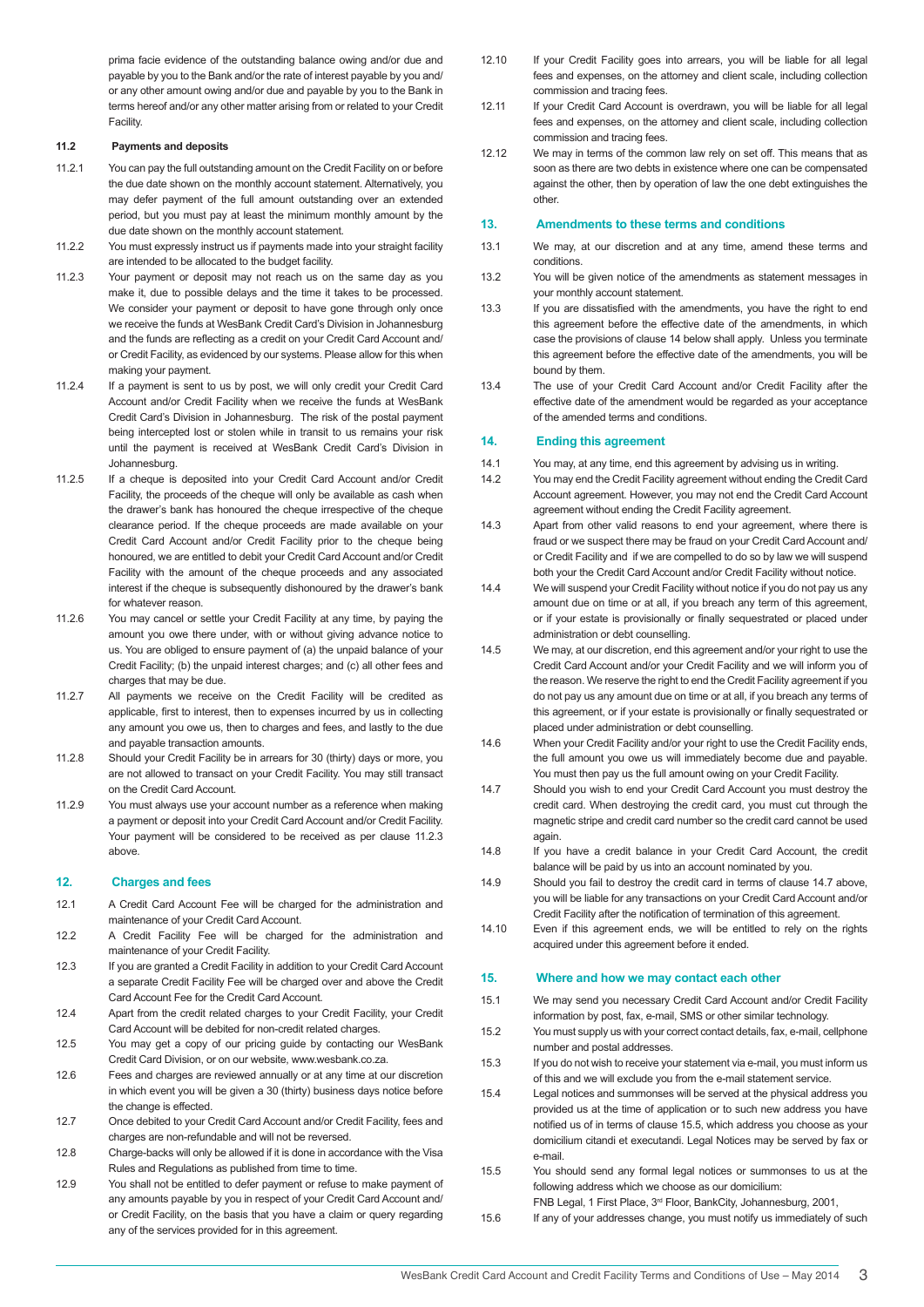change in writing, either by e-mail or fax or by visiting your nearest branch. When you change your address, you must give us proof of your new address which will be your domicilium address. Your domicilium address must be your physical address.

- 15.7 Any correspondence and statements we send by post to you will be considered to have arrived within 7 (seven) calendar days of posting.
- 15.8 Any correspondence and statements sent to you by fax, e-mail or SMS will be considered to have arrived on the day that it was sent. Where this day is a Saturday, Sunday or public holiday, the correspondence will be considered to have arrived on the next business day.

### **16 Marketing Consent**

16.1 You will only be sent marketing material from us in circumstances where you have consented to the receipt of the material and/or consented to your personal details and address being used by or on behalf of WesBank Credit Card, to offer and send you information on services and products from business units and divisions within FirstRand Bank (e.g. FNB, RMB) or external companies to FirstRand Bank whether credit related or noncredit related, as the case may be.

#### **17. Request for information**

17.1 You may request information in respect of your Credit Card and additional Credit Cardholder's account (Credit Card Account or Credit Facility) from us either in writing or by calling the WesBank Credit Card Division on the telephone number shown on your monthly account statement.

#### **18. Other important terms**

- 18.1 The headings in this agreement will not affect the interpretation of it.
- 18.2 We are obliged by law to regularly update your personal particulars. We may contact you from time to time in this regard and you will be obliged to provide us with the information requested.
- 18.3 Your information will be kept confidential within FirstRand Group and will not be disclosed by us to any third party unless we are required to do so by law or for the purposes of legal action in the event of your default.
- 18.4 Should there be abuse detected on your Credit Card Account and/or Credit Facility, we reserve the right to impound your Credit Card, which costs you will be liable for.

### **19. Submitting a Credit Card Account or Credit Facility related complaint**

- 19.1 If you wish to lodge a complaint, you have to submit the complaint in writing on the following;
	- fax to 011 632 2317
	- email to care@fnb.co.za
- 19.2 On receipt, your written compliment will be acknowledged in writing.
- 19.3 On receipt your written complaint will be acknowledged and a reference number will be issued to you.
- 19.4 If you do not get a response within 5 (five) working days from submitting a complaint, you need to contact the Complaints Department on 087 575 9408 to check whether your complaint has been received.
- 19.5 WesBank Credit Card Complaints will investigate any complaints received. The complaints resolution process is available from your branch, call centre or website.
- 19.6 If the complaint is resolved and you are satisfied with the outcome, the procedure is concluded and the reference number will be closed.
- 19.7 If your complaint is unresolved within 6 (six) weeks or not resolved to your satisfaction, WesBank Credit Card will provide you with an explanation and reasoning for the decision taken, in writing. FAIS prescribes that you may then submit your complaint to the FAIS Ombudsman or Ombudsman for Banking Services in writing within 6 (six) months, with the supporting documentation and the reference number supplied.

#### **Section B:**

**Terms and Conditions applicable to the Credit Card Account** 

#### **20. Credit interest on your account**

- 20.1 You will earn interest on any credit balance on your Credit Card Account. 20.2 Credit interest will be calculated daily over the full statement period and
- will be credited to your Credit Card Account monthly.
- 20.3 Credit interest rates may be tiered in which case the tiered rates will be shown on your monthly account statement.

### **Section C: Terms and Conditions applicable to the Credit Facility**

### **21. General obligations when you use the Credit Facility (Only applicable to customers who have been granted a Credit Facility)**

- 21.1 Your Credit Facility is hosted in Johannesburg and all transactions are processed in Johannesburg.
- 21.2 By using the Credit Facility, you consent to the Bank accessing any information recorded with any credit bureaux. Any information relating to the non-compliance with the terms and conditions of your Credit Facility, the application, opening and termination of your Credit Facility will be disclosed to and used by another division of the Bank and credit bureaux. All credit bureaux provide a credit profile on persons as well as possibly a credit score on the credit worthiness of persons.

### **22. Your credit limit**

- 22.1 We may refuse to authorise transactions if you have exceeded your credit limit on your Credit Facility.
- 22.2 If we accept a transaction that results in you exceeding your credit limit, it does not mean that we have extended or increased your credit limit on any permanent basis and you are obliged to immediately bring your Credit Facility in line with the credit limit we contracted at.
- 22.3 We decide the credit limit on the Credit Facility and you must ensure that you and any additional cardholder's do not exceed this limit.
- 22.4 You are responsible for managing the credit limit on your Credit Facility.
- 21.5 You may apply for an increase or contact us to decrease your credit limit. We may contact you from time to time regarding an annual increase if you have not consented to an automatic annual increase.
- 22.6 You may apply to shift your limit between your straight and budget facility, however you will not be allowed to shift more that 80% of your total credit limit to your budget facility.
- 22.7 All limit increases are subject to an affordability assessment.
- 22.8 We may, at our discretion and at any time, reduce the credit limit on your Credit Facility. We will notify you at least 5 (five) business days before we reduce your credit limit in terms of this agreement. However, in certain circumstances, we will reduce your credit limit and provide notice of the reduction simultaneously.
- 22.9 If you exceed your credit limit you will be in breach of this agreement.

### **23. Interest**

### **23.1 Interest-free period (These principles would apply where the Credit Facility is utilised.)**

- 23.1.1 If your Credit Facility has no interest-free period, you will be charged interest on purchases, fuel and cash transactions from the date of transaction.
- 23.1.2 If you pay the total amount payable, which is the full outstanding amount you owe us, as reflected on your monthly account statement on or before the due date shown on your monthly account statement, no interest will be charged on your Credit Facility, except for those transactions in clause 23.2 where interest would have been charged from date of transaction.
- 23.1.3 If you do not pay the full outstanding amount on or before the due date shown on your monthly account statement, you will be charged interest, from the date of each transaction or fee on your Credit Facility, on both the statement balance and on any new transactions made on the Credit Facility (in other words, you will lose the interest-free period on these new transactions).
- 23.1.4 This means that if you do not pay the full outstanding amount by the due date shown on your statement, the interest-free period will be suspended and interest will continue to be charged from the date of each transaction on your Credit Facility, until you have settled the full outstanding amount you owe us.
- 23.1.5 Once settled in full, we may, at our discretion, decide to restore the balance of the interest-free period that is the period from date of full settlement until the due date for payment reflected on your next monthly account statement.
- 23.1.6 Interest is calculated on all fees and charged from date of debit. If you do not pay your fees and charges within the interest-free period, it will attract interest immediately.

#### **23.2 Transactions that will always attract interest immediately**

23.2.1 Interest will be charged immediately from the transaction date for the following transactions, if the Credit Facility is utilized to make these transactions: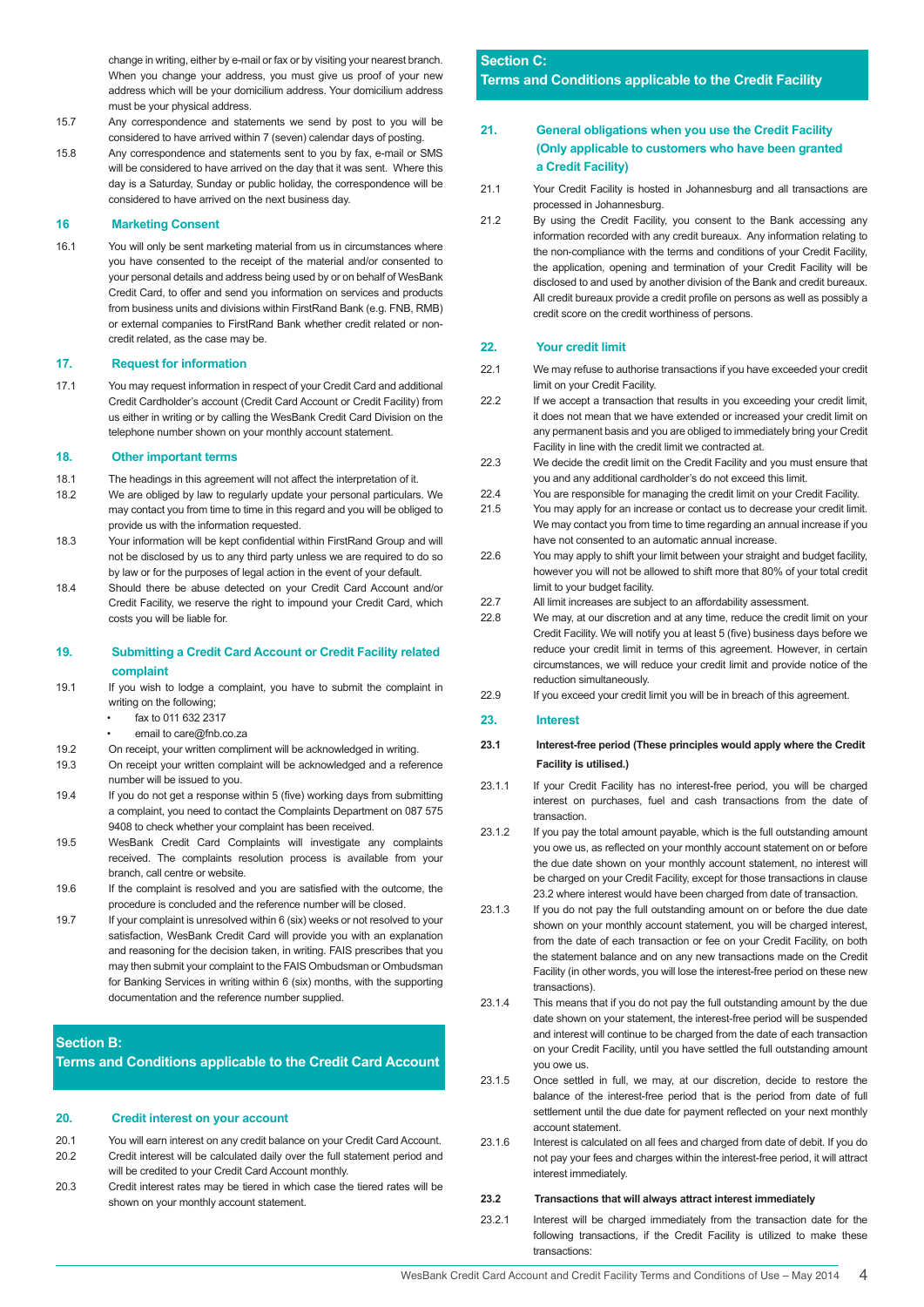- Cash withdrawals:
- Travellers cheque purchases with the Credit Card and certain forex transaction;
- Electronic funds transfers which result in a debit balance on your Credit Facility;
- All budget facility transactions and balance transfers; and
- Fuel or fuel-related transactions on the Petro Card;
- Any transaction whereby the Credit Card is not swiped at a point of sale device and considered to be a cash transaction.

#### **23.3 Debit interest calculation**

23.3.1 Debit interest will be calculated daily, capitalised and charged to your Credit Facility monthly at the rate as set out in your quotation and will not exceed the maximum permissible interest rate allowed under the National Credit Act.

#### **24. Budget facility**

- 24.1 On your request, we may, at our discretion, make the budget facility available to you.
- 24.2 This budget facility entitles you to pay for transactions over an extended period as stipulated by you according to our guidelines.
- 24.3 Fluctuations in interest rates may cause the period of payment to be extended or reduced.
- 24.4 Your first budget instalment on a purchase made using your budget facility will only be deducted from your straight facility on the second billing date after the date of your purchase. You can make additional payments into your budget facility at any stage during the budget period.
- 24.5 If you choose to make use of the budget facility, the total amount outstanding, the monthly repayment, the current interest rate and other charges will be shown on your monthly account statement.
- 24.6 If you fail to pay any one instalment by the due date, the whole amount may become immediately due and payable.
- 24.7 You may make additional payments to your budget facility without penalty.
- 24.8 Your monthly budget instalment is debited from your straight facility and not your budget facility.
- 24.9 You must expressly instruct us if payments made into your straight facility are intended to be allocated to the budget facility.

### **25. Balance transfer option**

- 25.1 We may offer you a facility to transfer other debt you may have onto your budget facility.
- 25.2 We will determine and tell you the amount to be transferred ("the transfer amount"), the minimum repayment period and the applicable interest rate, which will apply to the transfer amount when the transfer facility is offered to you.
- 25.3 We may, at our discretion, offer you a preferential interest rate for an agreed period which rate will apply only to the transfer amount for the agreed period, provided you make all repayments by the due date shown on your statement. If you settle the transfer amount before completion of the agreed period, the preferential interest rate would no longer be applicable.
- 25.4 The amount transferred to your Credit Facility will show on your monthly account statement.
- 25.5 The transfer amount will be paid into your straight facility. It will be your responsibility to use the transfer amount to pay any other debts you may have.
- 25.6 You will be responsible for closing the account to which the amount is transferred, if you wish to do so. The transfer amount will be deducted from your available credit on your budget account.
- 25.7 We do not guarantee the time period within which the transfer will be made and we will not be responsible for any finance charges you may incur on any of your accounts prior to the transfer from your credit card budget facility to your straight facility.
- 25.8 Your monthly balance transfer instalment is debited from your straight facility.
- 25.9 In addition to this clause, we have specific terms and conditions that regulate balance transfer campaigns, which you will be notified of.

#### **26. Interest Rate**

- 26.1 Your Personalised Interest rate is derived from, however your Personalised Interest Rate is a variable interest rate and is a discounted rate from the maximum NCA rate , which can fluctuate according to the NCA formula when there is a change in the Repo rate.
- 26.2 The Personalised Interest Rate may change based on the criteria set out in your agreement with us. You will be notified of the changes in accordance with clause 13.2.

### **27. Auto Payment**

- 27.1 In terms of the Auto Payment authorisation, you have the option of paying your Credit Facility as indicated on your monthly account statement between the statement date and your payment due date as per the following options:
	- Minimum monthly payment amount due (as indicated on your statement);
	- Full amount due;
	- Specified Amount. Please note that the specified amount cannot be below the minimum monthly payment. Should your specified amount be less than the minimum monthly payment reflected on your statement, the minimum amount as reflected on your statement will be deducted;
	- Percentage of the Full amount due (between 5% and 100% of the straight balance);
	- Actual balance settlement (which allows you to settle your full monthly straight balance on the Auto Payment date as selected by you, within the current billing cycle, which will include all debits and credits after the statement date up until the selected Auto Payment date);
	- Full statement balance (which allows you to settle your full statement Credit Facility balance is not affected by any debits and credits processed between the statement date and your selected Auto Payment date).
- 27.2 Your Auto Payment authorisation can be obtained electronically, telephonically or in writing signed by you.
- 27.3 We prefer the date of Auto Payment to be your salary date.
- 27.4 In terms of the Auto Payment, we will deduct, monthly, on the payment due date or your specified date, from the account provided by you, the minimum/full/specified amount, in respect of the amounts due on your Credit Facility.
- 27.5 Should your Auto Payment be returned unpaid, we will make further attempts to debit your nominated account thereafter to ensure a successful payment, which costs you will be liable for.
- 27.6 In the event of your Auto Payment being returned unpaid, the bank has the discretion to change your statement date thereby changing your payment due date (specified Auto Payment date) to coincide with your salary date or any other date we deem suitable to collect via the Auto Payment. You will be notified of these changes as per clause 13.2.
- 27.7 Should your Auto Payment be returned unpaid in the consecutive month your Auto Payment will be suspended and we will proceed with our collections process.
- 27.8 You confirm that the banking details that appear on your Auto Payment authorisation are correct.
- 27.9 Missed Auto Payments will not result in the cancellation of the Auto Payment.
- 27.10 You authorise us to verify the banking details as provided by you for the purposes of effecting the Auto Payment.
- 27.11 You confirm that the account provided for this purpose is compliant with the Financial Intelligence Centre Act ("FICA").
- 27.12 Should a required payment be received (direct deposit or electronic transfer) before the Auto Payment is scheduled to run, the Auto Payment will not be processed for that month.
- 27.13 If the bank account from which your Auto Payment is processed is closed by you at any time and your Auto Payment is returned unpaid, then we will be entitled to suspend and/or cancel your Credit Facility unless alternate Auto Payment arrangements have been made for the payment of your Credit Facility.
- 27.14 Once you have authorised the bank to process an Auto Payment, you may not cancel the Auto Payment.

### **28. Spousal consent (for Customers married in Community of Property only)**

- 28.1 If you are married in Community of Property, your spouse must consent to the conclusion of this agreement. Your failure to obtain spousal consent will result in the nullity of your Credit Facility.
- 28.2 Should you have entered into this agreement electronically, telephonically or in writing, the spousal consent declaration obtained shall be valid, binding and undisputed.
- 28.3 Should you have entered into this agreement by falsely declaring that your spouse has consented thereto, you could be charged for fraud.

### **29. Special arrangements**

29.1 Should you be unable to meet your financial obligations in terms of your Credit Facility, upon you meeting the required criteria, the bank may offer you a special arrangement option which will decrease your monthly repayments and extend the period of repayment, at your request.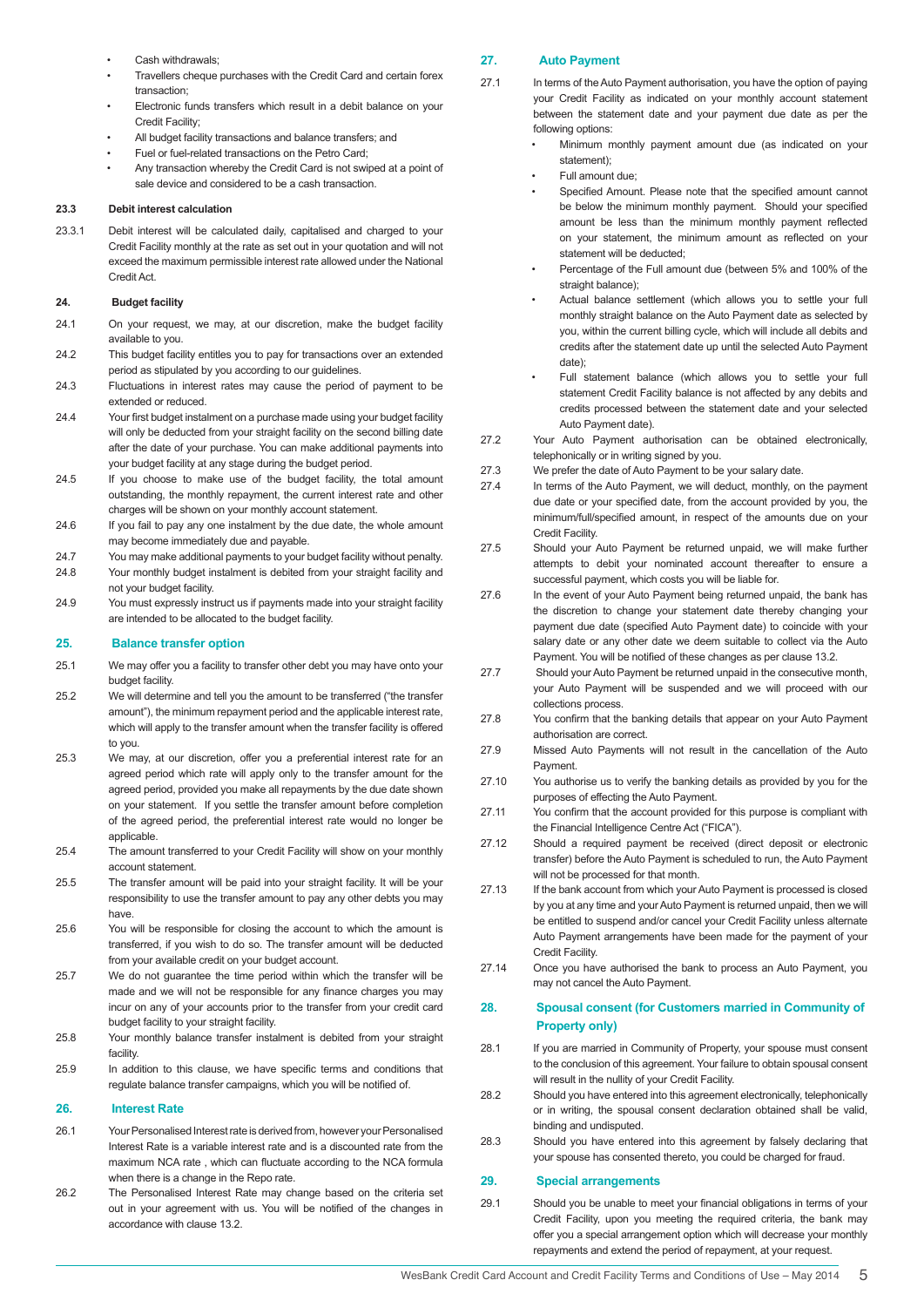29.2 If you enter into a special arrangement, it will attract an interest rate of the maximum allowable by the NCA.

### **30. Debt counselling provisions**

- 30.1 Should you believe that you are unable to meet your obligations in terms of the credit agreements you have entered into, you may contact us for assistance in restructuring your debt with us in a manner that would allow you to repay it. We will attempt to assist you where possible.
- 30.2 You must continue to make payments until the debt review is finalised.
- 30.3 Should you apply for debt counselling or enter into a debt re-arrangement agreement or a debt re-arrangement court order is granted you may not incur any further liability on your Credit Facility. This means that:
	- You may not transact on your Credit Facility;
		- You must cancel all debit orders (including insurance debit orders) being processed through your Credit Facility immediately. No debit orders will be processed on your Credit Facility and will be charged back;
	- Transacting on your Credit Facility will result in us pursuing legal action against you.
- 30.4 Should you apply for debt counselling or enter into a debt rearrangement agreement or a debt re-arrangement court order is granted all value added benefits and rewards provided to you by WesBank Credit Card, including Automatic Debt Protection, will be suspended and no claims against these will be honored. The same applies should you avail of any premium paying insurance product such as Top Up Debt Protection and Outstanding Balance Assurance (OBA).

### **31. Alternate dispute resolution**

You have the right to resolve a complaint by way of alternate dispute resolution by filing your complaint with the National Credit Regulator or making an application to the National Consumer Tribunal. You may contact:

- The National Credit Regulator on 0860 627 627 or visit the website at www.ncr.org.za;
- The National Consumer Tribunal on 0860 627 627 or visit the website at www.ncr.org.za; and
- The Banking Ombudsman on (011) 712 1800 or 0860 800 900 or visit the website at www.obssa.co.za

### **Section D:**

**Reward programmes**

### **32. eBucks Rewards**

- 32.1 Kindly visit www.wesbank.co.za or www.eBucks.com for Terms and Conditions pertaining to eBucks Rewards Updated Terms and Conditions will be available from 1 July 2014.
- **Section E:**

**Value Added Benefits and Services**

### **33. Global Travel Insurance**

### **33.1 Benefits Summary**

- 33.1.1 This is a summary of the terms, conditions and exclusions of the Travel Policy.
- 33.1.2 The Travel Policy is available on our web site, www.wesbank.co.za, or you may contact the Global Travel Helpdesk and they will send the Travel Policy to you. If anything is unclear, please contact the Global Travel Insurance Help Desk on 0861 490 100.
- 33.1.3 This offer only applies if the cardholder is a South African citizen (or a citizen of other specified countries as detailed in the Policy) under 71 (seventy one) years of age and purchases their departure and return travel tickets in South Africa (or other specified countries as detailed in the Policy). Please obtain a copy of the Travel Policy prior to travelling and ensure you fully understand the Policy.
- 33.1.4 As certain credit card products may be excluded from the benefits under the Travel Policy, the cardholder must contact the Global Travel Helpdesk prior to the purchase of the travel ticket with the card, to find out which cards are excluded.
- 33.1.5 If the cardholder is between 71 and 85 years of age, we can offer the cardholder another travel insurance option. You can learn more about our other options by calling our call centre on 0861 490 100.
- 33.1.6 The benefits under the Travel Policy will be available for the first ninety (90) days of the cardholder's journey or until the cardholder reaches the final destination set out on his/her travel ticket, whichever occurs first.
- 33.1.7 Europ Assistance provides emergency assistance while you are travelling overseas. If the cardholder needs assistance they may contact Europ Assistance on the telephone number +27 11 991 8409. The cardholder may "reverse-charge" the call to Europ Assistance from anywhere in the world.
- 33.1.8 Europ Assistance must approve medical expenses when they are incurred.
- 33.1.9 The maximum accumulation of any benefits payable in respect of any one accident or series of accidents under the policy shall be limited to R2 000 000 (two million Rand) on Gold FREE Cover and limited to R500 000 (five hundred thousand Rand) on Classic FREE Cover, per travel ticket debited to a valid card issued by FirstRand Bank Limited (which has been specifically nominated by the Bank) and is only applicable to cardholder's under 71 (seventy one) years of age.
- 33.1.10 The benefits of the Travel Policy for children under sixteen (16) years old are limited under the Personal Accident Section of the Travel Policy.
- 33.1.11 The maximum accumulation of any benefits payable in respect of any one accident or series of accidents under the Accidental Death and Accidental Permanent Disablement section shall be limited to R650 000 (six hundred and fifty thousand Rand) on Gold FREE Cover and limited to R450 000 (four hundred and fifty thousand Rand) on Classic FREE Cover, per valid card issued by FirstRand Bank (which has been specifically nominated by the Bank) and is only applicable to cardholder's under 71 (seventy one) years of age.
- 33.1.12 The benefits are summarised in the table of benefits below. These benefits are subject to change on reasonable notice to the cardholder.

### **33.2 Medical Conditions excluded under the Travel Policy**

- 33.2.1 Pre-existing illness if the cardholder received medical advice or treatment six months prior to starting his/her journey, unless you are Hospitalised for 48 hours or more
- 33.2.2 Routine treatment for chronic, recurring or continuing illness.
- 33.2.3 Acute or chronic psychiatric, psychological or emotional conditions, suicide, self-inflicted injury, alcohol, drugs and narcotics abuse.
- 33.2.4 Cardiac, cardiovascular, vascular and cerebro vascular illness for persons seventy (70) years or older.
- 33.2.5 Physiotherapy and chiropractic charges over R1 000.00 (one thousandRand), except while the cardholder is in hospital.
- 33.2.6 Sexually-transmitted diseases.
- 33.2.7 Human Immunodeficiency Virus ("HIV") positive or have Acquired Immune Deficiency Syndrome ("AIDS") and any derivative, variation or HIV related illness, however caused including but not exclusive to the following:
	- Kaposi's Sarcoma;
	- Pneumocystic Jirovecii;
	- Tuberculosis;
	- Cytomegalovirus (C.M.V.);
	- Cryptococcal Meningitis:
	- Disseminated Herpes and/or Shingles Human
- 33.2.8 Pregnancy and/or child birth from 1st day of the 26th week of pregnancy.

### **33.3 Other Travel Policy exclusions**

- 33.3.1 If the cardholder travels in a public conveyance as a non-fare paying passenger.
- 33.3.2 If the cardholder's journey is for emigration purposes.
- 33.3.3 If the cardholder's loss, damage, death, injury, illness, disablement or expense is caused by:
	- Participation in professional sports or as a national representative in competitive sporting activities;
	- Participation in dangerous activities, hobbies, interests or sports as set out in the Travel Policy:
	- Wilful exposure to or active participation in war, invasion, act of foreign enemy, hostilities (whether war be declared or not), acts of terrorism, civil war, rebellion, revolution, uprising, military or usurped power, civil commotion or riot.
	- Any Luggage claim that has not been reported to police or transport carrier immediately and for which a written police or irregularity report has not been obtained.
	- Luggage/Personal Effect Any single item in excess of R1 250 (one thousand two hundred and fifty Rand). Please take note that cover on Luggage is only available on the Comprehensive FREE Cover
- 33.3.4 Claims for treatment by homeopaths, naturopaths, reflexologists, or any other alternative medicine.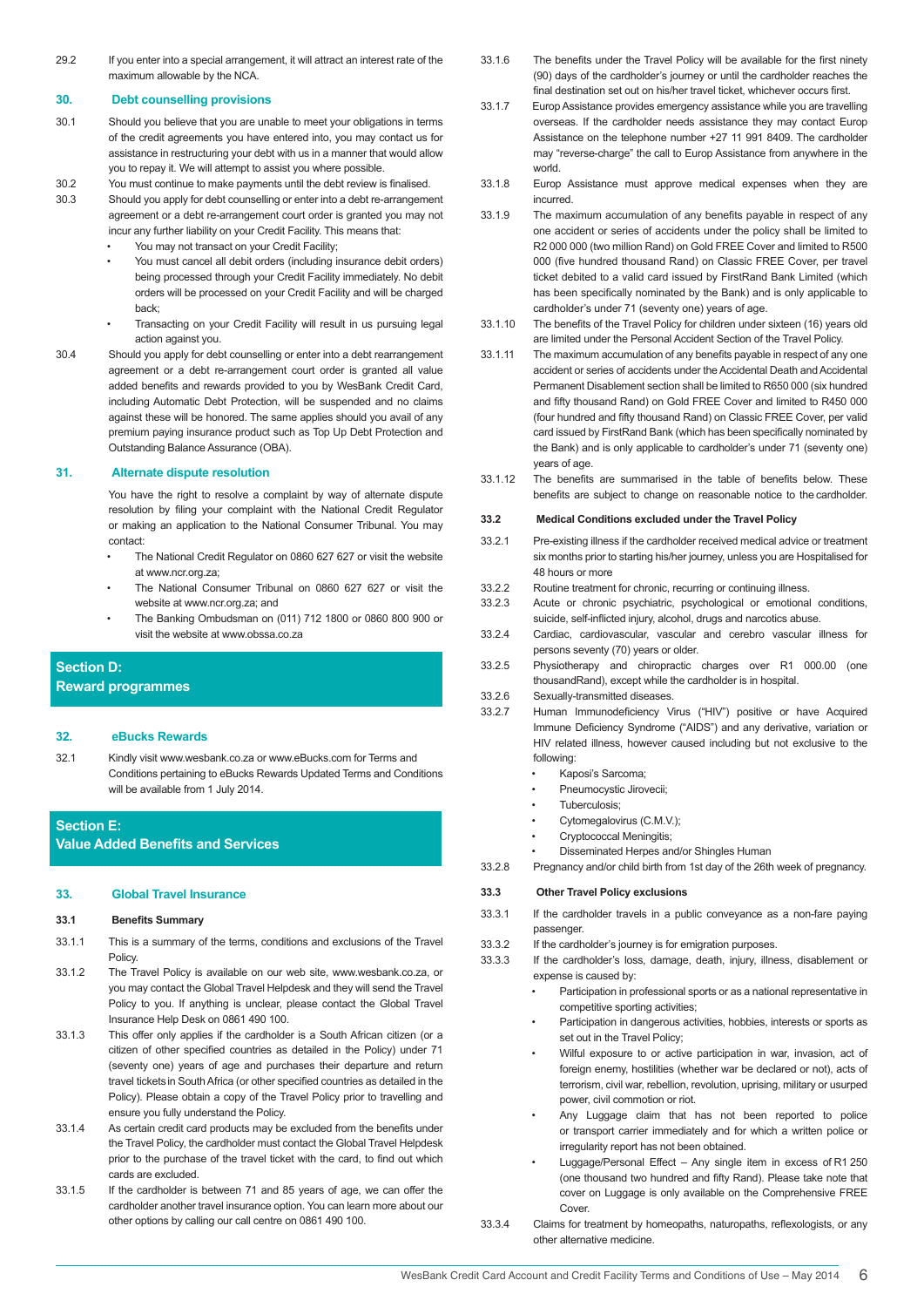- 33.3.5 If the cardholder incurs expenses for travelling abroad to seek medical treatment.
- 33.3.6 If the cardholder incurs medical expenses after completion of his/her journey.
- 33.3.7 No consequential loss cover is available under the Travel Policy.

### **34. AA Emergency Roadside Assistance (Automatically included on the Petro Card)**

#### **34.1. Benefits summary**

- 34.1.1 The AA Emergency Roadside Assistance benefits ("the benefits") are available to valid Petro Cardholder's.
- 34.1.2 If the credit card account is in arrears, we will suspend the benefits until the credit card account holder restores its account to an acceptable status.
- 34.1.3 The benefits apply to motor cars, four-by-four vehicles and light commercial vehicles with a carrying capacity of not more than 1.5 tons.
- 34.1.4 The benefits are available in the Republic of South Africa only.
- 34.1.5 The benefits are not transferable.
- 34.1.6 The benefits are available if the vehicle breakdown is caused by mechanical or electrical failure only. If the vehicle is involved in an accident, the cardholder may contact our dedicated AA call centre number but all services rendered by the AA will be for the account of the cardholder.

### **34.2 How the benefits work**

- 34.2.1 The benefits must be arranged through our dedicated AA call centre telephone number only.
- 34.2.2 The AA will tow the vehicle concerned to the nearest repair centre. Towing benefits are limited to a maximum of one thousand Rand (R1000).
- 34.2.3 When the breakdown happens more than one hundred (100) kilometres away from the cardholder's home or the trading address, the AA will pay for one of the following costs up to a maximum of five hundred Rand (R500):
	- Vehicle hire charges to the approved hirer for costs the cardholder incurs in reaching his/her destination or home; or • Alternate accommodation; or
	- Repatriation costs for the cardholder to collect his/her vehicle.
- 34.2.4 When the hired car is kept longer than the initial period authorised by the AA, the cardholder must enter into a new contract with the car hire company for the extended period and must pay the extra charges incurred.
- 34.2.5 The choice of car and car hire company is subject to availability. Car hire is subject to all the requirements of the car hire company, including deposits for collision damage waiver, insurance and fuel.
- 34.2.6 Accommodation or repatriation benefits are available only when the breakdown happens more than one hundred (100) kilometres from the cardholder's home or the place of work.
- 34.2.7 The choice of hotel accommodation is subject to availability. The AA will only be responsible for accommodation costs. The cardholder must pay for any extra costs incurred, such as laundry, mini-bar, videos and meals directly to the hotel before leaving.
- 34.2.8 The AA will pay for locksmith services up to two hundred and fifty Rand (R250) if your keys are locked in your car. The AA will not pay for locksmith services to repair and replace locks, ignition switches or for cutting keys.
- 34.2.9 The AA will not pay for storage fees, replacements parts or their transport, vehicle repairs, charges for help arranged directly by the cardholder and charges for help arranged directly by you or charges for help given to you by a private person.
- 34.2.10 The "Stand by You" service is a service where a security guard is posted by you when your car breaks down, kindly note:
	- The sole purpose of the service is to minimise the risk of injury to and/or attack of the cardholder and other occupants of such cardholder's vehicle.
	- The service is subject to availability and certain areas are excluded from the service. Therefore, should the Service be requested in an area not covered by the Service, the AA reserves the right to refuse the Service to the cardholder
	- The service can only be requested if the breakdown of the vehicle occurred at the roadside and not at any other location.
	- In order to obtain the service, the cardholder must request the service from the AA Emergency Call Centre at the same time of requesting roadside assistance. The AA will not automatically dispatch the Service to the cardholder. Furthermore, it is at the AA's discretion to dispatch the Service to a cardholder based on the description provided to the AA by the cardholder of the prevailing security circumstances at the incident scene.
- Cardholder's can only activate the service by contacting the dedicated AA Emergency Call Centre. The cardholder must provide sufficient information to enable the AA to locate where he/she is stranded.
- The service can only be used in conjunction with roadside assistance rendered by the AA. A cardholder will not be entitled to use the Service in isolation.
- Possible delays to respond to a cardholder's' call-out, which are beyond the AA and ADT Security's control, may be experienced in certain areas due to traffic patterns, weather conditions, peak service demands experienced by ADT Security, limited available ADT Security fleet capacity and other relevant factors.
- On arrival at the incident scene, the ADT Security response officer will wait with the cardholder as long as the ADT Security response officer deems necessary and provided that no immediately threatening, emergency alarm situation arises in the vicinity of the attending ADT Security response officer which may require the withdrawal of the ADT Security response officer from the incident scene prior to the arrival of the AA. The AA will endeavor to arrive at the incident scene prior to the departure of the ADT Security response officer from the incident scene.
- Under no circumstances will ADT Security or the AA assist the cardholder in providing an escort service, transportation or home security service. Furthermore, the attending ADT Security response officer will not be permitted to provide the cardholder any form of roadside assistance.
- ADT Security as an independent contractor will render the service provided in terms of This Agreement to the cardholder on behalf of the AA.
- 34.2.11 It is recorded and agreed that the services of ADT Security and the AA cannot guarantee safety or prevention of loss, liability, injury and damage of whatsoever.

#### **34.3 Other important information**

- 34.3.1 The AA accepts no liability for loss or damage to the vehicle or any of its parts or accessories while it is unattended, or while it is in the care or under the control of any contractor or garage or its employees or any other person. We similarly do not accept this liability.
- 34.3.2 The AA will help in any way possible to resolve disputes with AA appointed contractors where loss or damage occurred while the vehicle was in the care or control of these contractors.
- 34.3.3 Where the vehicle is towed, the AA accepts no responsibility for the safekeeping or transport of the load, which will have to be removed from the vehicle before towing.
- 34.3.4 The AA reserves the right to refuse any service or benefit where the AA service is being abused, used fraudulently or is no longer valid.

#### **35. Debt Protection Products**

#### **35.1 Automatic Debt Protection**

- 35.1.1 You will receive Automatic Debt Protection cover, an embedded value add service which provides cover against the outstanding balance or the maximum specified amount, whichever is the lesser, on your credit card facility at the time of your death or permanent disability, subject to the following conditions:
	- We must receive satisfactory proof of your death or permanent disability within (6) six months of the event;
	- We will not waive any amount owing to us that is greater than two thousand Rand (R2 000) for "Classic" and "Gold" cardholder's and one thousand Rand (R1 000) for "Standalone Petro Card" holders;
- 35.1.2 We will not waive any amount:
	- If your illness, bodily injury, physical defect, ill-health or any other incident or condition that played an important role in your death or disability claim arose before opening your account.
	- If the claim is in any way due or can be traced to, or arises directly or indirectly, entirely or partially, from:
	- The driving of any vehicle while you were under the influence of intoxicating liquor/alcohol or a drug having a narcotic effect or if your blood alcohol levels exceeded the legal limit.
	- Suicide within the first 24 (twenty four) months of the agreement, selfinflicted injury or self-inflicted illness (i.e. that you caused yourself), whether you intended to do so or not, or if you exposed yourself to danger or obvious risk of injury at your own free will.
	- Intentionally consuming an excessive amount of alcohol, drugs, or narcotics unless this was prescribed by a medical doctor. If the substance was, however, prescribed to treat drug abuse, it will also be excluded.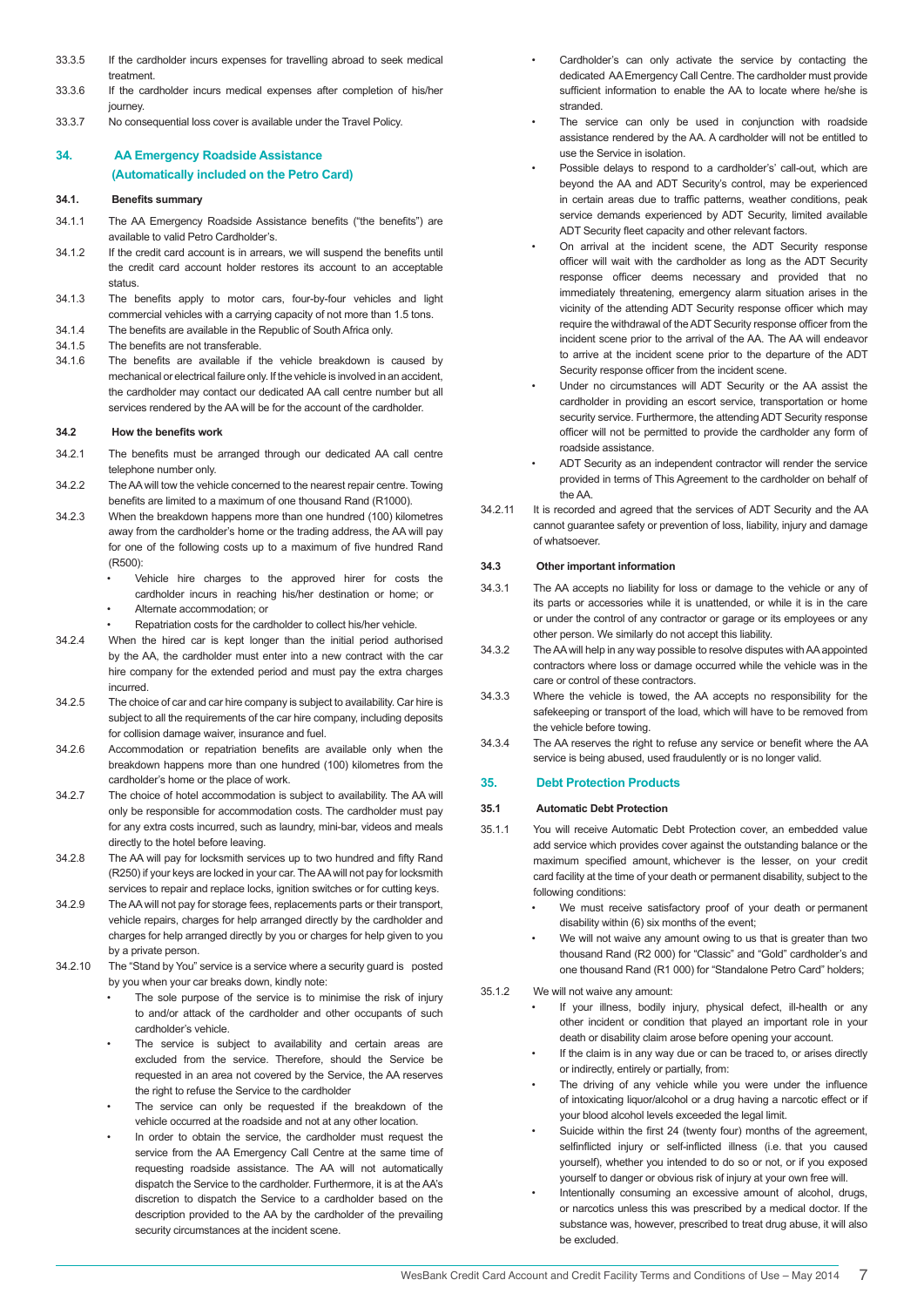- Participating in a criminal act.
- Involvement or participation in any war, invasion, acts of foreign enemy, hostilities (whether war is declared or not), civil war, mutiny, rebellion, usurped power, riot, civil commotion or disorder.
- If your account is not in good standing because it has an unacceptable arrears status as at the date of your death or the event causing permanent disability, i.e. if you have not paid two or more monthly premiums owing on your credit card.
- If this agreement and/or your right to use the credit card and/or your credit card facility ends; and/or
- If at the date of your death or the event causing permanent disability, you are (seventy) 70 years old or older.
- 35.1.3 It is your duty to inform us immediately if you have been accepted to undergo debt review.
- 35.1.4 If you have applied and been accepted under the debt review process, the Automatic Debt Protection Plan and the Top-up Debt Protection Plan will automatically terminate and you will not be able to claim any compensation under these plans.
- 35.1.5 If you are paying monthly premiums for Top-up Debt Protection, such premiums will be cancelled upon notification that you are under debt review.
- 35.1.6 If you are under special arrangement and you default twice, whether consecutively or at any time during the 60 month period, the Automatic Debt Protection and Top-up Debt Protection Plan will automatically terminate and you will lose your cover and have no claim under this policy.
- 35.1.7 Your monthly premiums will not be reimbursed to you if your policy is cancelled for whatever reason.
- 35.1.8 For further information on Automatic Debt Protection, including Top up Debt Protection Plan (premium related) products, please visit our website on www.wesbank.co.za or at the link that follows:

#### **35.2 Top-up Debt Protection Plan explained:**

- 35.2.1 Top-up Debt Protection Plan is offered as a top up to the Automatic Debt Protection, to extend your specified maximum debt cover at an additional cost as follows:
	- This benefit protects you and your family in the event of your death or permanent disability from the outstanding debit balance of your personal WesBank Credit Card or the specified maximum amount as stated in the table below, whichever is the lesser, at the time of the event. In the event of temporary disability or retrenchment we will pay the minimum monthly instalment for up to (6) six months as per your monthly statements. The risk benefit cover will end on your 70th birthday. This risk benefit is subject to the exclusion as contained in the Top-up Debt Protection Plan Policy Brochure.
	- However, should your account not be in good standing at the time of the event, no benefit will be paid out to you.
	- The benefits are outlined below:

| <b>Top-up Debt</b><br><b>Protection</b><br>Plan | <b>Death</b> | <b>Permanent</b><br><b>Disability</b> | <b>Temporary</b><br><b>Disability</b> | <b>Retrenchment</b> |
|-------------------------------------------------|--------------|---------------------------------------|---------------------------------------|---------------------|
|                                                 |              |                                       |                                       |                     |

- 35.2.2 Insurance Premium: Top-up Debt Protection Plan is charged at a rate per R1,000 of the outstanding balance which is over and above the Automatic Debt Protection maximum specified amount. This premium is subject to change and you will be informed of such changes when applicable.
- 35.2.3 Top-up Debt Protection Plan premium and maximum specified amount is:

| <b>Credit Card Type</b> | <b>Premium</b> | <b>Maximum Specified</b><br><b>Amount</b> |
|-------------------------|----------------|-------------------------------------------|
| Gold                    | R5 / R1 000    | R75 000                                   |
| Classic                 | R6 / R1 000    | R48 000                                   |
| Petro (Standalone)      | R6 / R1 000    | R9 000                                    |

- In the event of your death (Death), we will pay an amount equal to the outstanding balance of your personal WesBank Credit Card or the specified maximum amount, whichever is the lesser at the time of the event. We will not settle any purchases made after the date of your death.
- If you become permanently disabled (Permanent Disability), we will pay out an amount equal to the outstanding debit balance of your personal WesBank Credit Card or a specified maximum amount, whichever is the lesser at the time of the event. We will not settle any purchases made during the period of your permanent disability.
- If you become temporarily disabled (Temporary Disability), we will pay your minimum monthly credit card instalments as per your monthly statements for a period of (6) six months, starting on the second due date after the date you became temporarily disabled. We will not pay any arrear instalments, interest or fees that became payable before you became disabled. If we, in our sole discretion, find that you are still disabled after the first (6) six month period, we will continue to make similar payments for a maximum period of another (6) six months. If we find that you are still disabled after this period, we will settle a specified maximum amount or the remaining outstanding debit balance of your personal credit card, whichever is the lesser, before terminating your Risk Benefit Cover. The Risk Benefit Cover is limited to a maximum of two (2) claims on your WesBank Credit Card and Facility Terms and Conditions – July 2014 account. We will not settle any purchases made during the period of your temporary disability.
- If you are retrenched (Retrenchment), we will pay your minimum monthly credit card instalments as per your monthly statements for a maximum period of six (6) months starting on the second due date after the date you were retrenched. We will not pay any arrear instalments, interest or fees that became payable before you were retrenched. The Risk Benefit Cover is limited to a maximum of two(2) claims on your account. We will not settle any purchases made during the period of your retrenchment.
- 35.2.4 All the Debt Protection Plan benefits are subject to the Top-up Debt Protection Plan Policy Brochure terms and conditions as issued by FNB Life, Reg. No. 1904/002186/06. Your application will be approved based on your confirmation of your financial needs and understanding of the costs associated with this product.

### **35.3 Contractual relationships and accreditation**

WesBank Credit Card, a division of FirstRand Bank Limited. An Authorised Financial Services and Registered Credit Provider. Company Reg. No. 1929/001225/06. NCA Reg. No. NCRCP20, has entered into an intermediary agreement with FNB Life, a division of MMI Group Limited, Reg. No. 1904/002186/06. FNB Life underwrites and administers the Debt Protection Plan, a long-term insurance policy, and has accredited WesBank Credit Card to distribute this product.

### **35.4 General**

Employees of WesBank Credit Card are trained and accredited to explain the contents of these products to interested clients. WesBankCredit Card holds professional indemnity insurance.

- 35.4.1 This Insurance Risk Benefit is not intended to satisfy all your life insurance needs.
- 35.4.2 Please visit our website at www.wesbank.co.za or contact WesBank Credit Card Customer Enquiries on 011 369 2842 / 087 575 9429 for a copy of the Top-up Debt Protection Plan Policy Brochure terms and conditions. These WesBank Credit Card and Credit Card Facility Terms and Conditions of Use as well as the Top-up Debt Protection Plan Policy Brochure terms and conditions govern this relationship. Should you require any further information, please do not hesitate to contact us on 011 369 2842 / 087 575 9429.
- 35.4.3 Please note that the pricing and/or the details of the policy are reviewable by WesBank and/or its underwriters from time to time and these changes will be communicated to you in writing.

### **36. inContact**

- 36.1 The *inContact* Service is a messaging system which provides you with notifications of certain account activity via SMS and/or email to your selected mobile number and/or e-mail address.
- 36.2 These terms and conditions apply to *inContact* and *inContactPRO* (an enhanced form of *inContact*). They form a binding agreement between you and WesBank Credit Card . You must read these terms and conditions carefully. Contact us if you don't understand any part of these terms and conditions. These terms and conditions must be read with the WesBank Credit Card General Terms and Conditions located at www.wesbank. co.za. By using *inContact* and/or *inContactPRO* you agree to be bound to these terms and conditions.
- 36.3 The types and values of transactions that we provide notifications for do change from time to time. Because of this you must still take the necessary precautions to safeguard your accounts, cards and banking channel access mechanisms, such as passwords and PINs. You are responsible for ensuring that the Bank has your correct mobile numbers and/or email addresses. We will not be held responsible if your SMS and/or email is sent to the wrong number or address. Your *inContact* information can be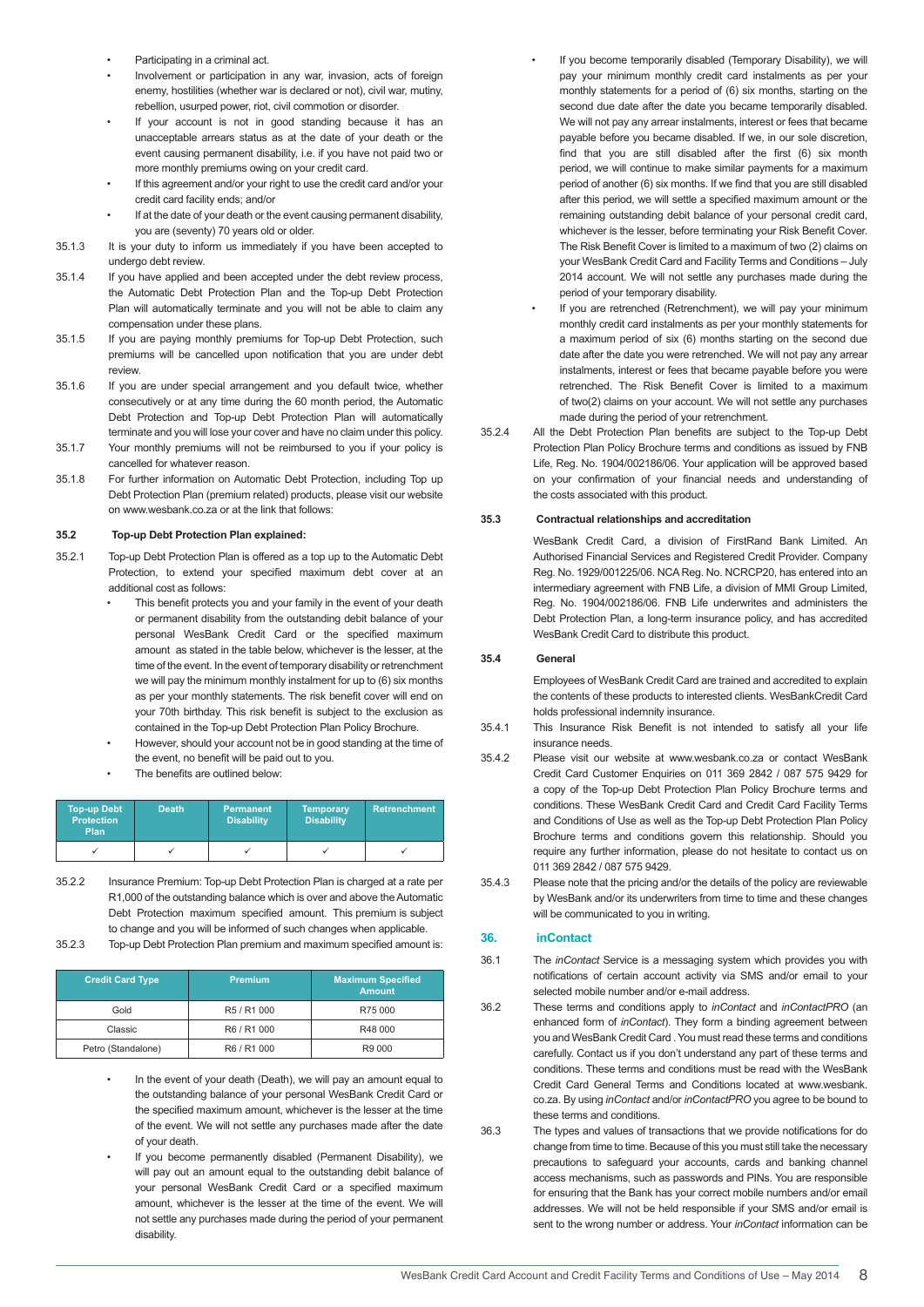updated electronically using the Online Banking channel, by contacting the customer contact centres or by visiting a Branch.

- 36.4 We cannot guarantee receipt or delivery of an SMS and/or e-mail as the Bank uses external third parties for relaying of SMS and/or e-mail. Although we do send you inContact notifications your statement will be the main and final record of all transaction on your account. You must therefore check all entries on your statement immediately upon receipt of your statement. You must report any unauthorised transaction or errors within 30(thirty) days from the date of the statement. Should you fail to do so all entries will be assumed to be correct and authorised. WesBank Credit Card will not be held responsible for any losses suffered as a result of your failure to notify us timeously of suspicious or unauthorised transactions.
- 36.5 *inContact* is designed to assist you to track activity on your account and minimise potential unauthorised transactions. It is important that you read your inContact notifications as soon as you receive them. You must notify WesBank Credit Card about any suspicious or unauthorised transactions on your account within 24 (twenty four) hours. If you fail to do this, you agree that WesBank Credit Card can treat the transaction as correct and hold you legally responsible for the transaction as if you had done or approved it. In the event of a dispute regarding when a message was sent our system records will serve as proof of the date and time of the sending of the message unless you can prove otherwise.

#### **37. Take Me Home**

#### **37.1 Service Description**

- 37.1.1 The Take me Home service is a service whereby a member is driven home in his own vehicle by a designated driver.
- 37.1.2 The Take Me Home service ("the service") is available to all valid Standalone, Petro Cardholder's, hereafter to be referred to as the cardholder. The cardholder is offered the service 7 days a week from 17:30 to 3:00 the following day.
- 37.1.3 The service is available for a maximum of 50km from the pickup point to the drop off point within the following metropolitan areas:
	- Johannesburg
	- Pretoria
	- Cape Town
	- Durban
	- **East London**
	- Port Elizabeth
	- George
- 37.1.4 In cases where the cardholder wishes to travel further from this point and if capacity on the day allows it, the cardholder will be charged accordingly and payment terms will be facilitated by the designated service provider directly.
- 37.1.5 If the credit card account is in arrears we will suspend the service until the credit card account holder restores its account to an acceptable status.

#### **37.2 How the service works**

- 37.2.1 The service must be arranged through the europ assistance Worldwide Services (South africa) (Pty) Ltd ("eaSa") call centre on 0861 643 278.
- 37.2.2 The EASA call centre agent will dispatch a vehicle with two drivers and drive the member home in their own vehicle.
- 37.2.3 The cardholder will only be transported in a motor vehicle provided by him.
- 37.2.4 The service is available to the cardholder and up to a maximum of 2 (two) passengers collected from 1 (one) pick up point and dropped off at 1 (one) drop off point.
- 37.2.5 The cardholder must endeavor during off peak times to book the trip at least 60 (sixty) minutes before the driver is required and during peak times at least 120 (one hundred and twenty) minutes before the driver is required. To guarantee collection at a specified time at least 48 hours notice should be given on a booking.
- 37.2.5.1 Off Peak times are Sunday evenings to Thursday mornings.
- 37.2.5.2 Peak period times are Thursday evenings to Sunday mornings as well as public holidays (the night before and on the day) and in some instances major public events that occur within the Service area for example sporting events and concerts etc.
- 37.2.6 The cardholder may log changes to a booking with the call centre during a reasonable time.
- 37.2.7 Any bookings cancelled in less than sixty (60) minutes during off peak periods and ninety (90) minutes during peak period, before the proposed collection time will be billed at the full rate and deducted from the cardholder's total covered incidents.
- 37.2.8 The service is for a maximum of 6 incidents per annum per cardholder account. Should the cardholder exceed the total number of covered incidents for the period in terms of his policy, the member can still use the service but the booking will be facilitated on a member to pay basis, in this event the cardholder's credit card will be billed.

#### **37.3 Other important info**

- 37.3.1 The cardholder indemnifies EASA and FNB from all liability associated with any material damage to property, directly or indirectly, consequential or otherwise arising from the Service which may be instituted by a third party.
- 37.3.2 The cardholder hereby irrevocably indemnifies EASA, FNB, its directors, employees and Service Providers, against any claim resulting from death and/or injury, and for material damages to property which may be instituted against any one or more of them by the Member, his estate or successors in title, arising out of or in connection with, any negligent conduct of EASA, its directors, employees, Service Providers.
- 37.3.3 The cardholder expressly acknowledges that the Service is for the cardholder's use only.
- 37.3.4 The cardholder warrants that the appropriate insurance cover is in place in respect of the cardholder's motor vehicle and extends to alternate drivers and alternate drivers under the age of 25 driving the cardholder's motor vehicle, so as to include any EASA representative providing the service.
- 37.3.5 The cardholder acknowledges that EASA communicate by SMS (short message service) and hereby agrees that no communication received by the cardholder in this manner will be regarded as unsolicited communication as contemplated in the CPA.

WesBank Credit Card is issued, owned, financed and administered by FirstRand Bank Limited (Reg. No. 1929/001225/06. An Authorised Financial Services and Registered Credit Provider (NCRCP20).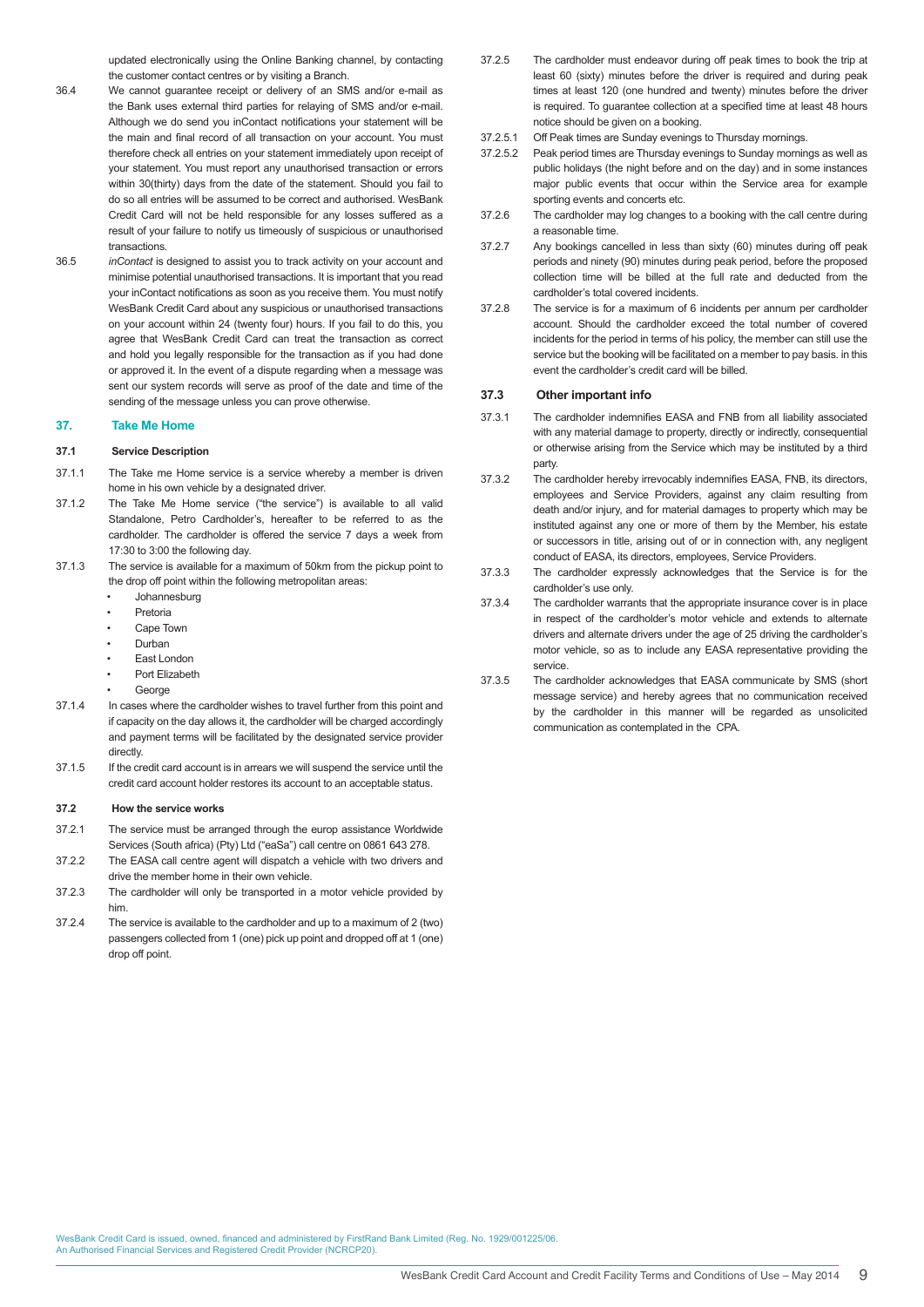# **GLOBAL TRAVEL INSURANCE SCHEDULE OF BENEFITS (Persons up to the age of 70, not yet 71) Limit per travel ticket purchased CLASSIC TIER**

| SCHEDULE OF BENEFITS (Persons up to the age of 70 (not yet 71)<br>Limit per travel ticket purchased      |                                        |                                                      |  |  |  |
|----------------------------------------------------------------------------------------------------------|----------------------------------------|------------------------------------------------------|--|--|--|
| <b>Description</b>                                                                                       | <b>Benefit</b>                         | <b>Excess</b>                                        |  |  |  |
| <b>Emergency Medical &amp; Related Expenses</b>                                                          |                                        |                                                      |  |  |  |
| Emergency Medical & Related Expenses - Local                                                             | R175 000<br>R <sub>1</sub> 000         |                                                      |  |  |  |
| Emergency Medical & Related Expenses - International                                                     | R500 000                               | R <sub>2</sub> 000                                   |  |  |  |
| <b>Related Expenses</b>                                                                                  |                                        |                                                      |  |  |  |
| War and Terrorism                                                                                        | Included in Emergency Medical Expenses |                                                      |  |  |  |
| Medical Transportation, Repatriation and Evacuation                                                      | Included in Emergency Medical Expenses |                                                      |  |  |  |
| Compassionate Emergency Visit                                                                            | Included in Emergency Medical Expenses |                                                      |  |  |  |
| Repatriation of Children                                                                                 | Included in Emergency Medical Expenses |                                                      |  |  |  |
| Repatriation of Travel Companion                                                                         | Included in Emergency Medical Expenses |                                                      |  |  |  |
| Burial, Cremation or Return of Mortal Remains                                                            | Included in Emergency Medical Expenses |                                                      |  |  |  |
| Daily Hospital Cash Benefit                                                                              |                                        | Nil                                                  |  |  |  |
| <b>Pre-Existing Emergency Medical Expenses</b>                                                           |                                        |                                                      |  |  |  |
| Pre-Existing In-hospital Medical Expenses                                                                | R100 000                               | 48 Hours                                             |  |  |  |
| Medical Transportation, Repatriation and Evacuation                                                      |                                        | Included in Emergency Medical Expenses               |  |  |  |
| Compassionate Emergency Visit                                                                            | Included in Emergency Medical Expenses |                                                      |  |  |  |
| Repatriation of Children                                                                                 | Included in Emergency Medical Expenses |                                                      |  |  |  |
| Repatriation of Travel Companion                                                                         | Included in Emergency Medical Expenses |                                                      |  |  |  |
| Burial, Cremation or Return of Mortal Remains                                                            | Included in Emergency Medical Expenses |                                                      |  |  |  |
| <b>Emergency Assistance Services (for a covered event)</b>                                               |                                        |                                                      |  |  |  |
| <b>Medical Referral</b><br>Included                                                                      |                                        |                                                      |  |  |  |
| <b>Medical Monitoring</b>                                                                                | Included                               |                                                      |  |  |  |
| <b>Emergency Medicine</b>                                                                                | Included                               |                                                      |  |  |  |
| Evacuation, Repatriation, Return of Mortal Remains                                                       |                                        | Included                                             |  |  |  |
| <b>Transmission of Urgent Messages</b>                                                                   | Included                               |                                                      |  |  |  |
| <b>Embassy Referral</b>                                                                                  | Included                               |                                                      |  |  |  |
| <b>Emergency Travel &amp; Accommodation Arrangements</b>                                                 | Included                               |                                                      |  |  |  |
| Legal Assistance                                                                                         | Included                               |                                                      |  |  |  |
| <b>Loss of Travel Documents</b>                                                                          |                                        | Included                                             |  |  |  |
| <b>Accidental Death &amp; Permanent Disablement</b>                                                      |                                        |                                                      |  |  |  |
| <b>Accidental Death</b>                                                                                  | R100 000                               | Nil                                                  |  |  |  |
| <b>Accidental Permanent Disablement</b>                                                                  | R350 000                               | Nil                                                  |  |  |  |
| War and Terrorism                                                                                        |                                        | Included in Accidental Death & Permanent Disablement |  |  |  |
| International Journey Cancellation, International Journey Curtailment or International Journey Extension |                                        |                                                      |  |  |  |
| Journey Cancellation                                                                                     | Nil                                    |                                                      |  |  |  |
| Journey Curtailment                                                                                      | Nil                                    |                                                      |  |  |  |
| Journey Extension                                                                                        | Nil                                    |                                                      |  |  |  |
| <b>Travel Delay</b>                                                                                      |                                        | Nil                                                  |  |  |  |
| <b>Personal Liability</b>                                                                                | Nil                                    |                                                      |  |  |  |
| <b>Legal Expenses</b>                                                                                    | Nil                                    |                                                      |  |  |  |
| Hijack and Hostage or Wrongful Detention                                                                 | Nil                                    |                                                      |  |  |  |
| Luggage                                                                                                  |                                        |                                                      |  |  |  |
| Luggage Contents (Single Item Limit)                                                                     |                                        | Nil                                                  |  |  |  |
| Cash and Documents                                                                                       | Nil                                    |                                                      |  |  |  |
| Luggage Delay                                                                                            |                                        | Nil                                                  |  |  |  |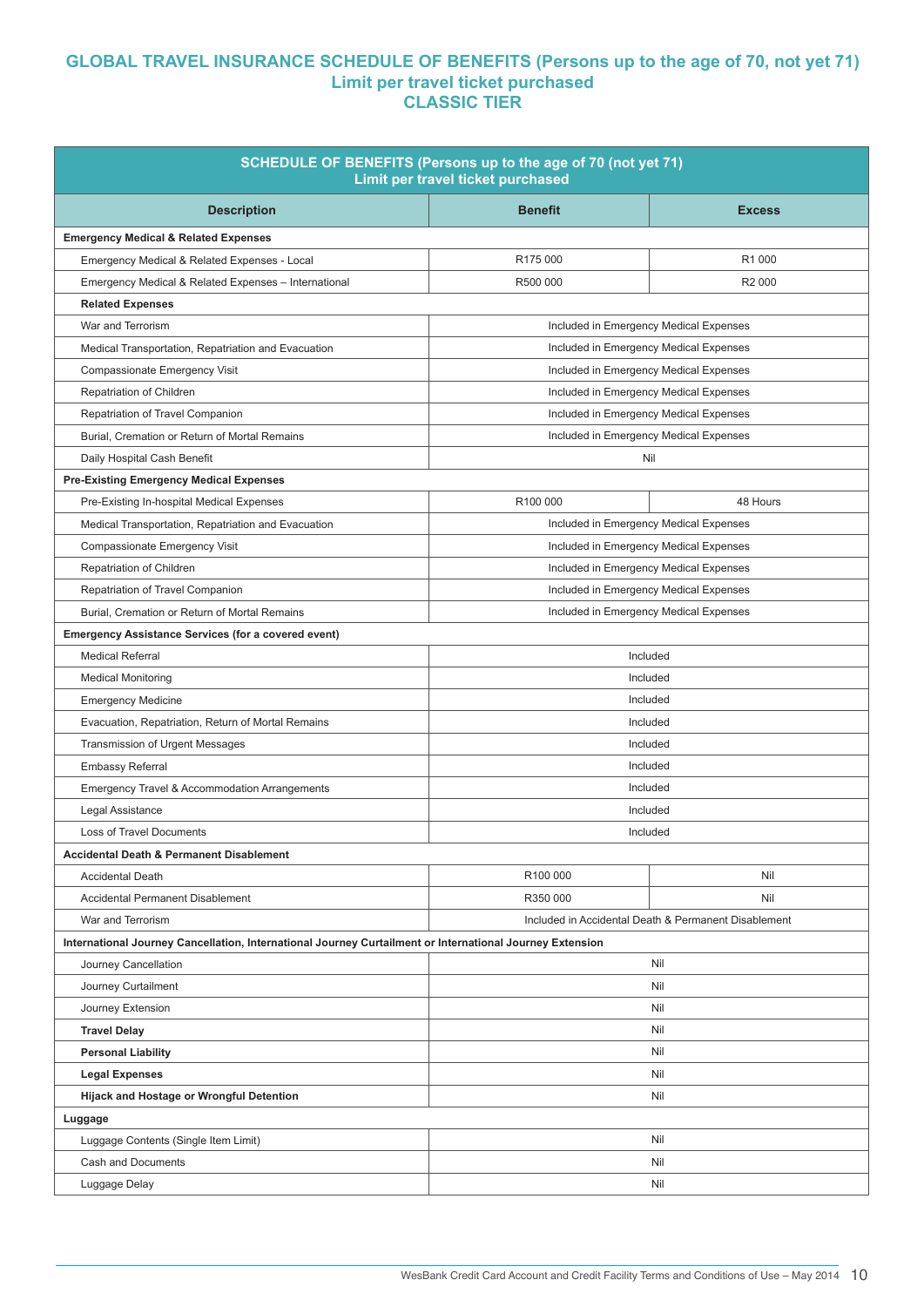# **GLOBAL TRAVEL INSURANCE SCHEDULE OF BENEFITS (Persons up to the age of 70, not yet 71) Limit per travel ticket purchased GOLD TIER**

| SCHEDULE OF BENEFITS (Persons up to the age of 70 (not yet 71)<br>Limit per travel ticket purchased      |                                        |                                                      |  |  |  |
|----------------------------------------------------------------------------------------------------------|----------------------------------------|------------------------------------------------------|--|--|--|
| <b>Description</b>                                                                                       | <b>Benefit</b>                         | <b>Excess</b>                                        |  |  |  |
| <b>Emergency Medical &amp; Related Expenses</b>                                                          |                                        |                                                      |  |  |  |
| Emergency Medical & Related Expenses - Local                                                             | R175 000                               | R <sub>1</sub> 000                                   |  |  |  |
| Emergency Medical & Related Expenses - International                                                     | R2 000 000                             | R <sub>2</sub> 000                                   |  |  |  |
| <b>Related Expenses</b>                                                                                  |                                        |                                                      |  |  |  |
| War and Terrorism                                                                                        | Included in Emergency Medical Expenses |                                                      |  |  |  |
| Medical Transportation, Repatriation and Evacuation                                                      | Included in Emergency Medical Expenses |                                                      |  |  |  |
| Compassionate Emergency Visit                                                                            | Included in Emergency Medical Expenses |                                                      |  |  |  |
| Repatriation of Children                                                                                 | Included in Emergency Medical Expenses |                                                      |  |  |  |
| Repatriation of Travel Companion                                                                         | Included in Emergency Medical Expenses |                                                      |  |  |  |
| Burial, Cremation or Return of Mortal Remains                                                            | Included in Emergency Medical Expenses |                                                      |  |  |  |
| Daily Hospital Cash Benefit                                                                              |                                        | R200 per day / Maximum R1 600                        |  |  |  |
| <b>Pre-Existing Emergency Medical Expenses</b>                                                           |                                        |                                                      |  |  |  |
| Pre-Existing In-hospital Medical Expenses                                                                | R100 000                               | 48 Hours                                             |  |  |  |
| Medical Transportation, Repatriation and Evacuation                                                      |                                        | Included in Emergency Medical Expenses               |  |  |  |
| Compassionate Emergency Visit                                                                            | Included in Emergency Medical Expenses |                                                      |  |  |  |
| Repatriation of Children                                                                                 | Included in Emergency Medical Expenses |                                                      |  |  |  |
| Repatriation of Travel Companion                                                                         | Included in Emergency Medical Expenses |                                                      |  |  |  |
| Burial, Cremation or Return of Mortal Remains                                                            | Included in Emergency Medical Expenses |                                                      |  |  |  |
| <b>Emergency Assistance Services (for a covered event)</b>                                               |                                        |                                                      |  |  |  |
| <b>Medical Referral</b>                                                                                  |                                        | Included                                             |  |  |  |
| <b>Medical Monitoring</b>                                                                                | Included                               |                                                      |  |  |  |
| <b>Emergency Medicine</b>                                                                                | Included                               |                                                      |  |  |  |
| Evacuation, Repatriation, Return of Mortal Remains                                                       | Included                               |                                                      |  |  |  |
| <b>Transmission of Urgent Messages</b>                                                                   | Included                               |                                                      |  |  |  |
| <b>Embassy Referral</b>                                                                                  | Included                               |                                                      |  |  |  |
| <b>Emergency Travel &amp; Accommodation Arrangements</b>                                                 | Included                               |                                                      |  |  |  |
| Legal Assistance                                                                                         | Included                               |                                                      |  |  |  |
| <b>Loss of Travel Documents</b>                                                                          | Included                               |                                                      |  |  |  |
| <b>Accidental Death &amp; Permanent Disablement</b>                                                      |                                        |                                                      |  |  |  |
| <b>Accidental Death</b>                                                                                  | R100 000                               | Nil                                                  |  |  |  |
| <b>Accidental Permanent Disablement</b>                                                                  | R350 000                               | Nil                                                  |  |  |  |
| War and Terrorism                                                                                        |                                        | Included in Accidental Death & Permanent Disablement |  |  |  |
| International Journey Cancellation, International Journey Curtailment or International Journey Extension |                                        |                                                      |  |  |  |
| Journey Cancellation                                                                                     |                                        | Nil                                                  |  |  |  |
| Journey Curtailment                                                                                      | Nil                                    |                                                      |  |  |  |
| Journey Extension                                                                                        | Nil                                    |                                                      |  |  |  |
| <b>Travel Delay</b>                                                                                      | Nil                                    |                                                      |  |  |  |
| <b>Personal Liability</b>                                                                                | Nil                                    |                                                      |  |  |  |
| <b>Legal Expenses</b>                                                                                    | Nil                                    |                                                      |  |  |  |
| Hijack and Hostage or Wrongful Detention                                                                 | Nil                                    |                                                      |  |  |  |
| Luggage                                                                                                  |                                        |                                                      |  |  |  |
| Luggage Contents (Single Item Limit)                                                                     |                                        | Nil                                                  |  |  |  |
| Cash and Documents                                                                                       |                                        | Nil                                                  |  |  |  |
| Luggage Delay                                                                                            |                                        | Nil                                                  |  |  |  |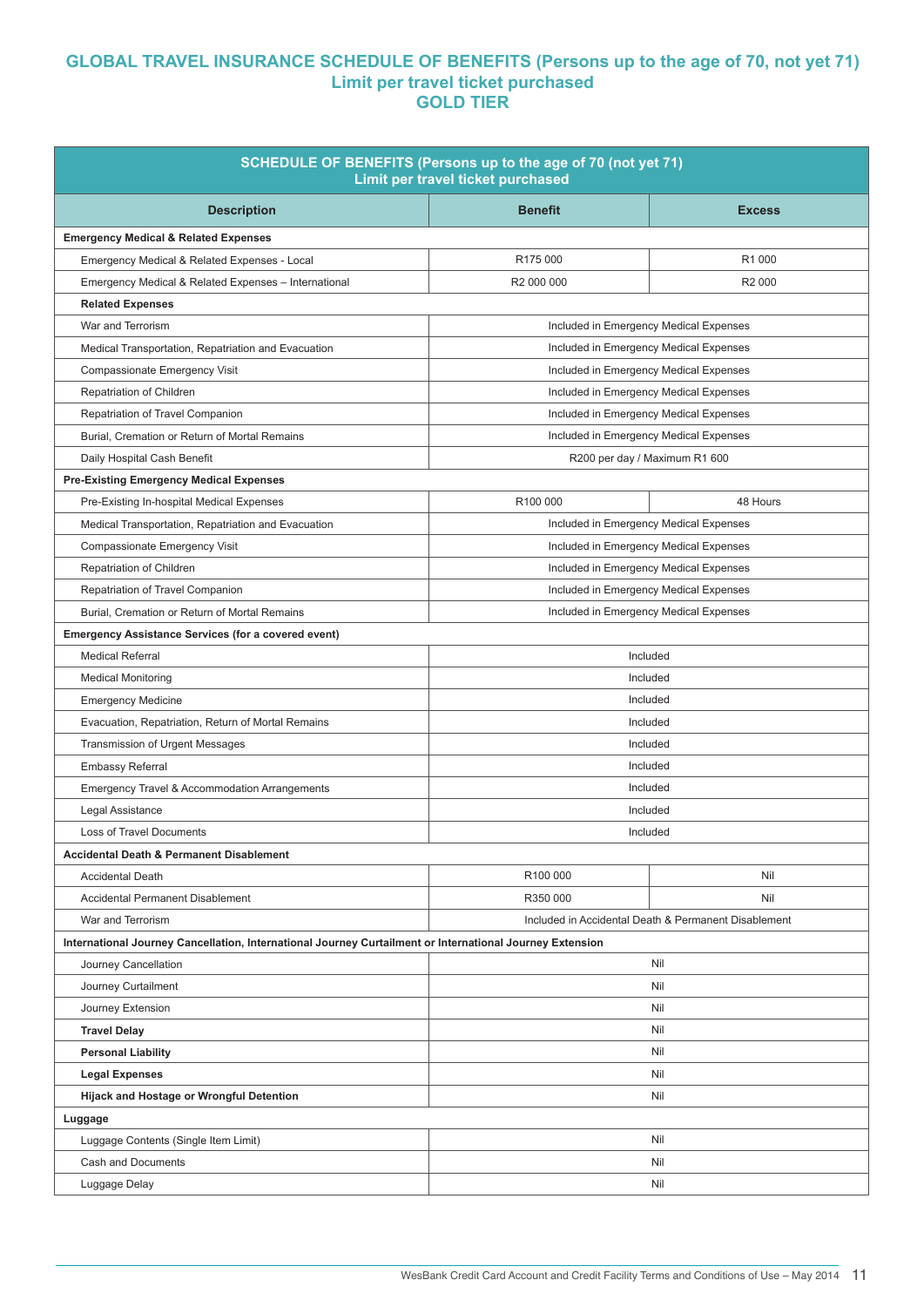## **Definitions used in this Agreement**

**"AA"** means the Automobile Association of South Africa.

**"access channel"** means any form of access technology including but not limited to the internet or mobile phone technologies or Interactive Voice Response (IVR) system.

**"additional cardholder"** means any person authorised by you to be issued an additional credit card under your responsibility.

**"additional account"** means any credit card or Petro Card account opened by us in the additional cardholder's name for which the Primary Cardholder is responsible.

**"agreement"** means the pre-agreemen t statement, accompanying quotation and terms and conditions of use, as amended from time to time in accordance with the provisions of the NCA, together with your application form (signed by you and/ or any additional cardholder), or the application information supplied to us telephonically or by fax, and the eBucks programme (where applicable), as well as the value-add services terms and conditions (where applicable), form the whole agreement between you and us.

**"Auto Payment"** means an instruction given by an account holder to us to obtain regular payments on given dates.

**"ATM"** means an Automated Teller Machine.

**"attorney and client scale"** means the fees and expenses which a client is liable to pay attorney for services rendered in respect of a legal matter.

**"cardholder, you, your, I"** means the cardholder to whom we have issued the credit card.

**"channels"** Cellphone banking, online banking, branch banking, ATM banking.

**"chip"** means the integrated circuit that is embedded in a plastic card and which is designed to perform processing and/or memory functions.

**"chip & PIN"** means a plastic card, commonly called a chip card, with an embedded chip that communicates information to a point of sale terminal and/or other electronic devices.

**"Credit Card Account"** means a financial Services Product as defined in the Financial Advisory and Intermediary Services Act capable of taking deposits and allowing you to transact and includes the credit card account or Petro Card account (as applicable) opened by us in your name or in the additional cardholder's or additional accountholder's name.

**"Credit Facility"** means an agreement in terms of which we the credit provider pays an amount to you or on your behalf or at your direction. Your obligation to repay the money to the credit provider is deferred and you are billed periodically.

**"Credit Card Account Monthly Fee"** is the cost charged monthly for the administration and maintenance of your credit card account.

**"Credit Facility Service Fee"** is the cost charged monthly for the routine administration and maintenance of your credit facility.

**"credit provider"** means the person who grants credit under a credit agreement.

**"common monetary area"** means South Africa, Namibia, Lesotho, Botswana and Swaziland.

**"credit provider, the bank, we, us, our"** means FirstRand Bank Limited, a registered bank, registration number 1929/001225/06**.**

**"debt counsellor"** means a person registered in terms of the National Credit Act and who carefully examines a consumer's debt situation and suggests the best plan of action.

**"debt review"** means a process whereby a debt counsellor reviews the collective debts owing to various credit providers in the event that the cardholder seeks assistance from the debt counselor.

**"exchange control regulations"** means exchange controls that are administered by the South African Reserve Bank Exchange Control department and through commercial banks authorised to deal in foreign exchange. All international commercial transactions must be accounted for through these authorised financial exchange dealers.

**"FNB"** means First National Bank, a division of FirstRand Bank Limited.

**"full payment"** means total transactions, plus interest, plus fees.

**"good standing"** means all your WesBank Credit Card and FirstRand Bank accounts and credit agreements must be in good standing. This means that none or your WesBank Credit Card and FirstRand Bank accounts and credit agreements should be overdrawn, or be in arrears, or be in default, or be subject to any legal process with WesBank Credit Card or FirstRand Bank. Legal process means any legal proceedings in any court of law involving you and WesBank Credit Card or FirstRand Bank, including but not limited to: collections, liquidation and sequestration proceedings. Legal process however excludes debt review as envisaged in S86 of the National Credit Act 2005.

**"Linked Petro Card"** means a Petro Card that we issue to you which is linked to a credit card in your name.

**"minimum amount"** means Closing Balance amount, Minus any Overdue amount, Minus any Budget Instalments, Minus Membership fees, Minus any remaining Over Limit amount, Minus Optional Debt Protection Premium Amount (where applicable). We then calculate 5% (the minimum monthly repayment percentage as stipulated on your quotation) (please note this figure may vary per product) on the remaining amount.

**"National Credit Act"** means the National Credit Act 34 of 2005.

**"over-indebted"** means when a consumer is unable to satisfy all his obligations as required in the credit agreement in a timely manner.

**"permanently disabled"** means disabled to the extent that you cannot reasonably be expected to perform your current occupation or a similar occupation following reasonable rehabilitation or training.

**"Petro Card"** means a Petro Card that we issue to you.

**"PIN"** means the personal identification number linked to the card.

**"purchase transaction"** means any transactions resulting in your credit card debited by an amount charged by the supplier for goods or services purchased by the use of the card.

**"pricing guide"** A list of the full current pricing issued by WesBank Credit Card chargeable for transactions.

**"specified payment"**  means payment above the monthly minimum amount reflected on your monthly account statement.

**"spend"** means all point of sale transactions and fuel transactions excluding all cash purchases, cash withdrawal at ATM's, EFT's, third party payments and linked account transfers.

**"standalone Petro Card"** means a Petro Card that we issue to you which is linked to a separate Petro Card account in your name.

**"swipes"** means all point of sale purchases including fuel purchases and Cash@ Till, and excludes all cash purchases, cash withdrawal at ATM's, EFT's, third party payments and linked account transfers.

**"transact / transaction"** means a purchase and/or cash withdrawal and/or transfer that results in a debit or credit on a cardholder's account.

**"Travel Policy"** means the Travel Insurance Master Policy, which provides for travel insurance when the credit card client purchases a travel ticket using the credit card.

**"Visa"** means Visa International Services Association.

**"WesBank Credit Card"** means the relevant magnetic-stripe and/or chip & PIN Visa Credit Card, Visa Electron Credit Card or Petro Card that we issue to you used as an access mechanism to access your credit card account and/or your credit facility.